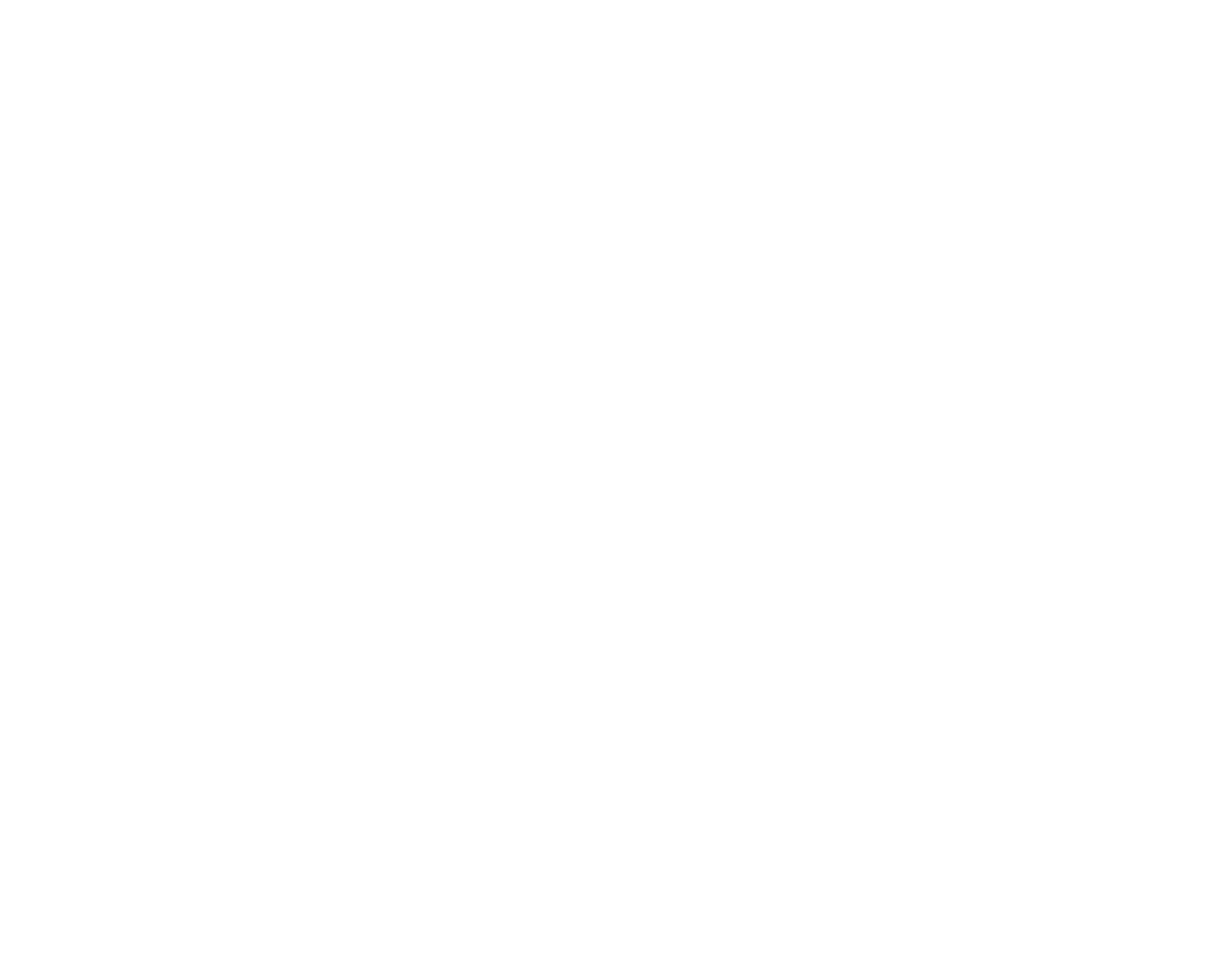# **Contents**

| 1. The Demonology of Primitivism                | 5  |
|-------------------------------------------------|----|
| The Demonology of Primitivism: Electricity,     |    |
| Language, and other Modern Evils                | 5  |
|                                                 | 12 |
| 3. What is the primitivist ideal?               | 17 |
|                                                 | 17 |
| No Technology                                   | 20 |
| No Agriculture                                  | 22 |
| 4. Realities of Tribal Lifeways                 | 23 |
| 5. Primitivist Attacks on Anarchism             | 33 |
| 6. The Bloody Side of Primitivism               | 48 |
| 7. Appendix: On Decoding Primitivist Babble     | 54 |
| Conflation of Civilization and Coercive Social  |    |
| Relations                                       | 54 |
| Conflation of Technology and Coercive Social    |    |
| Relations                                       | 55 |
| Conflation of "Industrialism" and Capitalism .  | 55 |
| Conflation of Poverty and Freedom               | 56 |
| Conflation of Group Decision Making and         |    |
| Statecraft                                      | 56 |
| Conflation of Organization and Authoritarians   |    |
| $(or "Leninism") \dots \dots \dots \dots \dots$ | 57 |
| Conflation of Unions per se with "Mediating     |    |
| Structures of Oppression"                       | 58 |
| Conflation of Economics and Competition         | 59 |
|                                                 |    |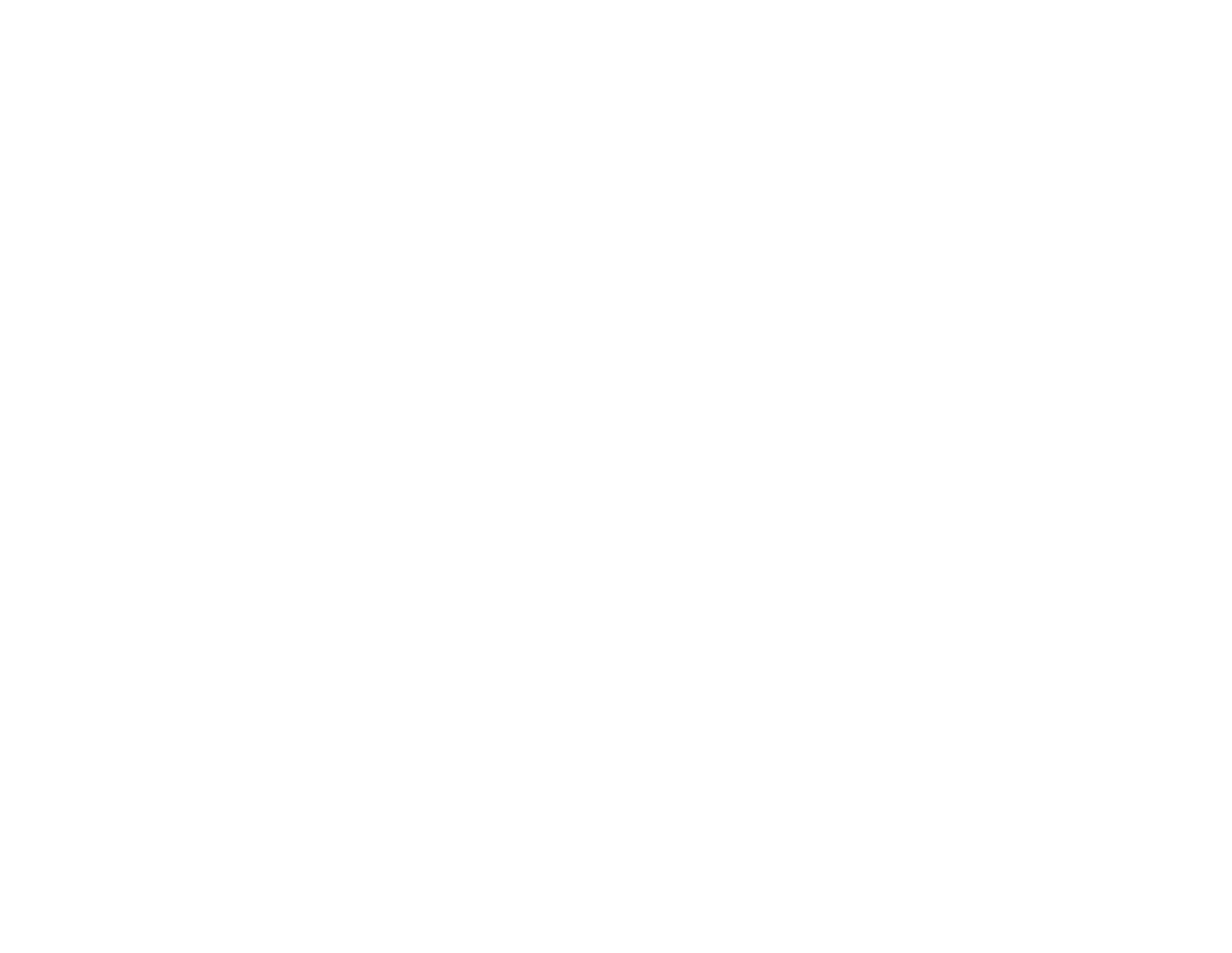## **1. The Demonology of Primitivism**

"No one has ever been so witty as you are in trying to turn us into brutes: to read your book makes one long to go on all fours. Since, however, it is now some sixty years since I gave up the practice, I feel that it is unfortunately impossible for me to resume it: I leave this natural habit to those more fit for it than are you and I."

— Voltaire, letter to Rousseau, August 30, 1755.

#### **The Demonology of Primitivism: Electricity, Language, and other Modern Evils**

Gar Smith, editor of the Earth Island Institute journal, *The Edge*, and critic of modern technology, recently complained to journalists, "I have seen villages in Africa that had vibrant culture and great communities that were disrupted and destroyed by the introduction of electricity." He added: "I don't think a lot of electricity is a good thing. It is the fuel that powers a lot of multi-national imagery." When asked why lack of electricity a hallmark of poverty — ought to be considered advantageous, Smith said, "The idea that people are poor doesn't mean that they are not living good lives." He added, "there is a lot of quality to be had in poverty."

John Zerzan, a leading modern primitivist, writes in a similar vein, but claims those living in societies before electricity enjoyed higher standards of mental well-being: "Being alive in nature, before our abstraction from it [through modern civilization], must have involved a perception and contact that we can scarcely comprehend from our levels of anguish and alienation. The communication with all of existence must have been an exquisite play of all the senses, reflecting the numberless, nameless varieties of pleasure and emotion once accessible within us." Zerzan, the Green Anarchy Collective, and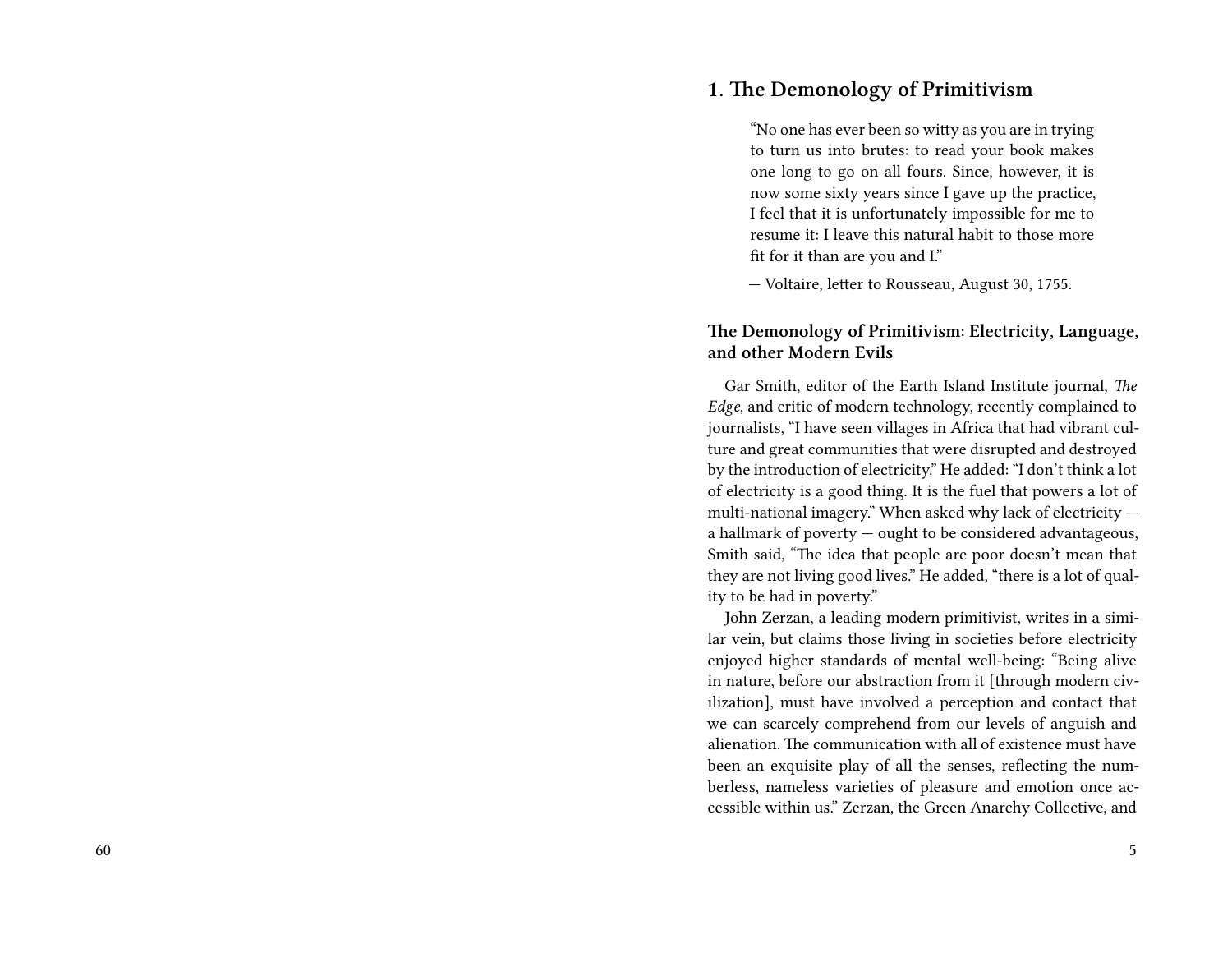other primitivists regularly reminisce over an ideal past where "the wheat and corn, pigs and horses were once freely dancing in the chaos of nature." In fact, through their activism primitivists hope to deliver society into this primal chaos, so that the "wheat and corn, pigs and horses" — and the rest of us, presumably — may freely dance once more.

On web sites like primitivism.com, primitivists tell us how the Internet should not exist. In printed magazines like *Green Anarchy*, they condemn printing presses and typesetting technology. And in events like the Green Anarchy Tour of 2001, they complain of the roads that enable them to travel, the electricity that powers the instruments of their tour's musical acts, and of the existence of the facilities that host their events. Primitivists enjoin their audience to live like early hominids, though they certainly don't lead by example.

When analyzing primitivist musings, two mysteries immediately confront the reader. The first: how can such ideas be seriously entertained by anyone? Electricity, advanced medical care, information technologies, artificial heating and cooling, water purification, and countless other modern innovations are regarded by primitivists as undesirable. One would think that the lifespan of such notions would be as short as that of a Palaeolithic tribesman's. Yet, primitive thinking is currently enjoying a kind of vogue among the radical left.

The second perturbation: how to begin to make sense of all the rubbish primitivists write? Some of their screeds, on the one hand, ape (no pun intended) the most obnoxious, opaque phraseology of post-modernism: "Symbolizing is linear, successive, substitutive," John Zerzan delicately informs us in *Running on Emptiness*. "It cannot be open to its whole object simultaneously." On the other hand, many primitive rants drop any pretense of sophistication and' devolve (again, no pun intended) into infantile histrionics: "**Why should I tolerate this insanity**" a writer at insurgentdesire.co.uk bloviates. "**Ned**

they're absolutely pressed) are rarely to be found actually supporting such unions or organizing for them. Most primitivists instead choose a "zero-work" attitude and leave labor organizing to others.

#### **Conflation of Economics and Competition**

"It seems evident that industrialization and the factories could not be gotten rid of instantly, but equally clear that their liquidation must be pursued with all the vigor behind the rush of break-out. Such enslavement of people and nature must disappear forever, so that words like production and economy will have no meaning."

— John Zerzan, "On the Transition — Postscript to Future Primitive."

Even hunter-gatherer social groups had economic systemsthat is, systems of production and distribution. They produced tools and weapons, and distributed the foods they gathered or killed. There is in fact an implied primitivist type of economy in all primitivist works, whether they choose to acknowledge this or not. Fredy Perlman, for example, refers to Marshall Sahlins' "Stone Age Economics." Economics will continue to exist as long as human beings exist.

In the end, the question boils down to what kind of economy we want — one that's controlled by those spending their work lives in it, or one controlled by insatiable parasites (capitalists).

Likewise, the question that we as anarchists are faced with is what kind of anarchist movement we want — one that looks  $often - ugly$ , authoritarian social reality in the eye, with the aim of transforming it into something better, something that will result in freer, happier lives for ourselves and all of our brothers and sisters on planet Earth, or one that wastes its time fantasizing about a non-existent Golden Age, and that would result in the deaths of billions if its precepts were followed.

The choice is ours.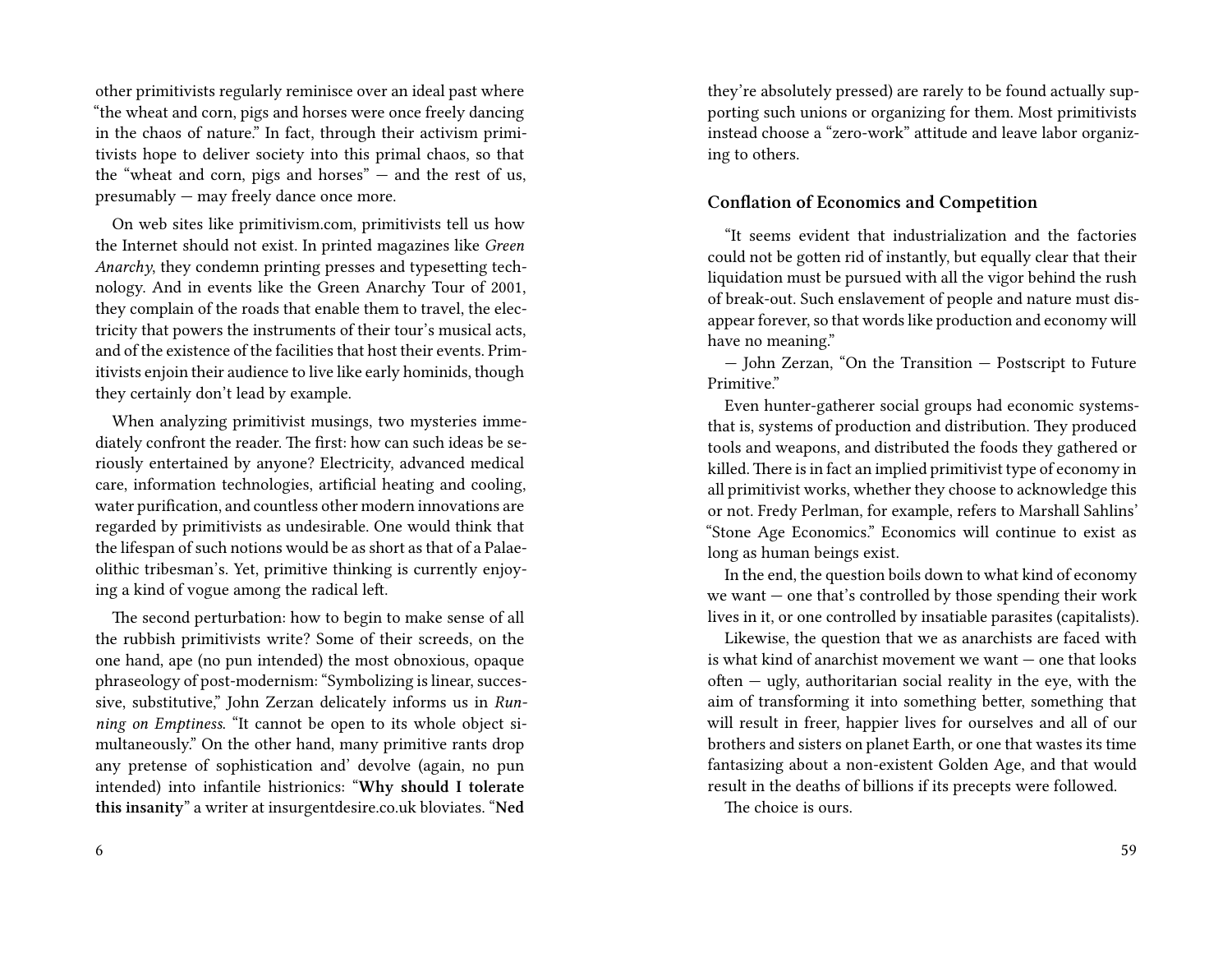etc.) and throw the term around merely as a form of abuse, as a form of name calling, much in the manner of right-wingers who label anyone who disagrees with them as a "communist."

### **Conflation of Unions per se with "Mediating Structures of Oppression"**

A common primitivist canard is that all unions are simply mediating structures of exploitation ("the left-wing of capital") between bosses and wage slaves. This notion owes much to postmodern theory, which asserts that any social relation arising in a hegemonic system is automatically "tainted" by virtue of its birth there. That is, anything brought about in an oppressive society will be oppressive, no matter what its actual character is. Some radical Maoists have extended this to include sexual relations between men and women. (All sex is exploitative of women in capitalism, they say, no matter what.) In fact, there is much truth to the notion that capitalism (or any authoritarian system) skews relations between human beings. But the idea that all groups in capitalism "mediate" capitalist oppression would have to apply to primitivist groups as well. Eventually, one ends up with a pessimistic picture in which every progressive organization is innately oppressive, thereby eliminating hope for meaningful social change!

Of course, I'm not denying the fact that business unions of the AFL-CIO variety often act in ways that are extremely detrimental to workers. The labor aristocracy of the AFL-CIO does tend to create a caste of officers who live at the expense of duespaying workers, and who develop class interests in opposition to them. But this does not mean all forms of working class mutual aid in the workplace merely "mediate" exploitation! Radically democratic unions are possible, as the IWW, early CIO, CNT, and many independent unions have shown.

Even the primitivists who concede that some types of unions are revolutionary (and they usually concede this only when

**Ludd was right!** The machine is the enemy. **Smash it without mercy!**"

Indeed, why should we tolerate this insanity? How can we understand some of the genuinely bizarre ideas that litter the pantheon of our primitive romantics? And how is that the primitivist cocktail of mysticism, pseudo-science, and wild speculation has serious adherents in the full light of the 21<sup>st</sup> century?

Unfortunately for anarchists, plunging into the primitivist miasma has become necessary. Over the past few decades, primitivists have successfully assimilated themselves into the anarchist movement. Within the U.S., their influence has grown so strong that anarchists can no longer afford to ignore it. The corporate media, in its infinite wisdom, has often decided to present primitivism as "the new anarchism," blissfully ignoring the classical strand of anarchist thought that agitates for worker and community control within a stateless society. Unfortunately, this generous free advertising ensures that many new members of the anarchist movement will arrive through primitivism's feral gates.

The primitivists' stated aim is to reorient anarchism towards the wholesale destruction of civilization and its attendant technologies. Their analysis asserts that civilization estranges humanity from its true, feral nature  $-$  a regrettable situation, they say, since humans, as the Steppenwolf song goes, are born to be wild. Like Christian evangelists, they maintain that modern living results in spiritual and emotional poverty  $-$  a kind of soullessness that Mammoth hunters did not experience, and often hint that pagan belief systems are superior to rational thought. Technology, too, is inherently oppressive, no matter who wields it or to what uses it is put. In addition, primitivists warn of the dangers of population growth while Zerzanites even claim language to be a type of alienation. (Such statements alienate us with their language, incidentally). Although classical anarchists like Peter Kropotkin and Mikhail Bakunin spoke of eliminating the state by transferring ownership of the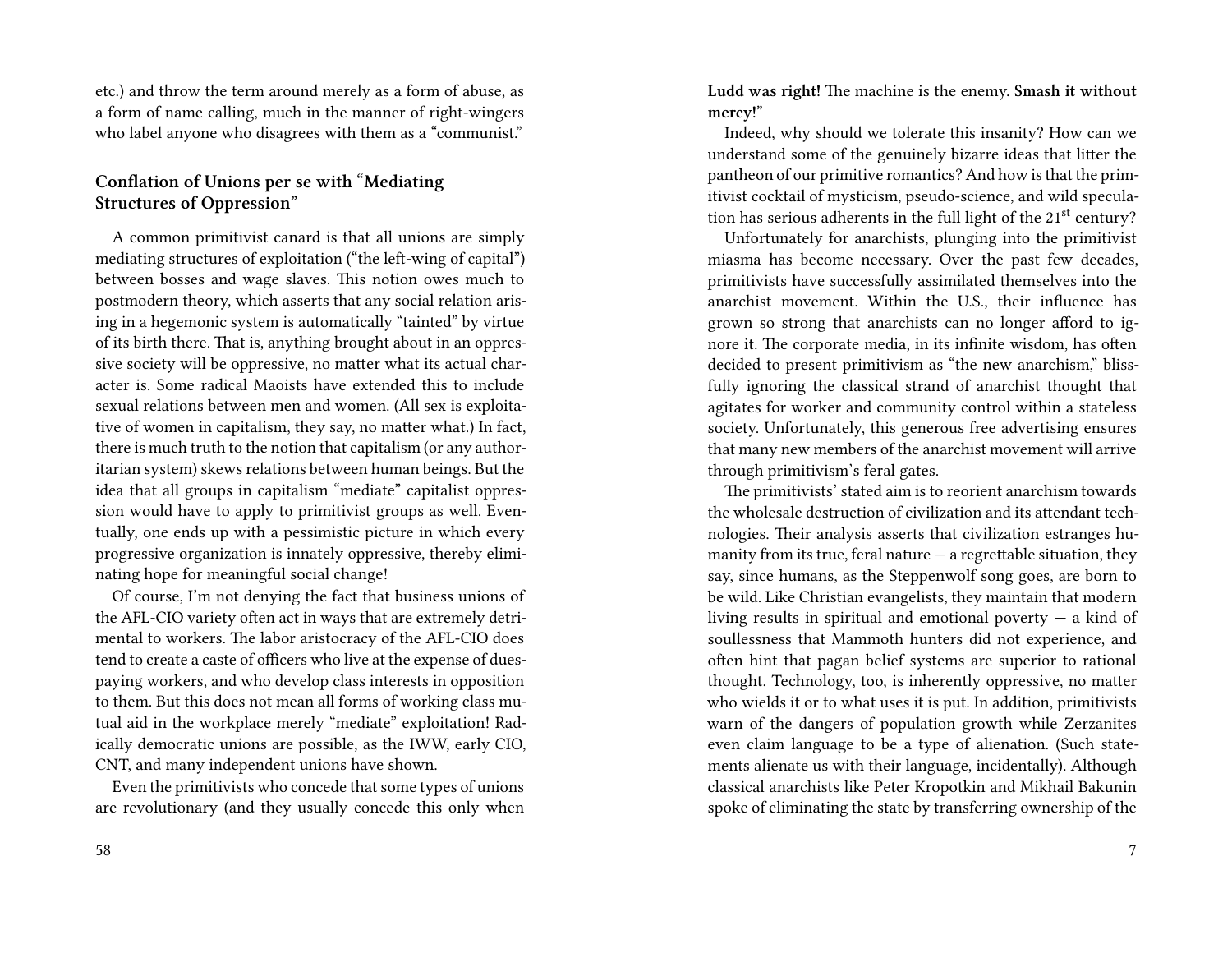means of production into the public's hands, primitivists have a different agenda: they wish to destroy, not redistribute, industry and technology.

The problem of primitivism in the anarchist movement is new only in scope. There have always been those on the fringes of the left who have hoped to return society to some type of idyllic, Garden of Eden-like existence. The idea of a noble savage at peace with himself, the pristine wilderness, and his fellow humans before modern civilization is as old as the plays of John Dryden in the  $17<sup>th</sup>$  century. Many before our modern primitive romantics have advocated bucking it all and getting back to nature. As the late evolutionary biologist Stephen Jay Gould counsels in *The Mismeasure of Man*, "the same bad arguments recur every few years with a predictable and depressing regularity. No sooner do we debunk one version than the next chapter of the same bad text emerges to ephemeral prominence."

Today, for example, tomes like *Future Primitive* and primitive sounding-boards such as *Anarchy: A Journal of Desire Armed* (A:AJODA), *Green Anarchy*, and *Fifth Estate* abound. The Rainbow Gathering, nominally non-anarchist, attracts all manner of tree folk, Middle Earthers, permaculture fanatics, and mystics to its primitivist-type festivals. At few points since the 19<sup>th</sup> century, however, have "primitive man" fantasists attempted to identify with anarchism. Indeed, a prominent strain of utopian socialists — romantics wishing to escape the modern world through communal living — have been a fixture on the left since the early 1800s, tagging along on the margins of anti-capitalism much like the apocalyptic Christian cults that gather on society's fringe. Marx and Bakunin differentiated this type of utopian socialism from forward-thinking socialism, which values science and its benefits; indeed, Bakunin hoped for a revolution in which science "would become the property of everybody." And although Marx, for example, recognized that hunter-gatherer clans did indeed practice a type

the running of the state, often conflating, for example, union democracy with statecraft.

This ignores the essence of the state: coercion and violence. Anarchists argue that organization is essential to social survival, but that coercion and violence are not, and that organizations can and do exist that are not coercive or authoritarian. Primitivists ignore this essential distinction and argue that all organizations are authoritarian, thought they're hard put to say why. Thus, by their own logic, the Green Anarchy and Fifth Estate collectives are statist and authoritarian and should be disbanded. Why they have thus far not followed their own logic is a mystery.

## **Conflation of Organization and Authoritarians (or "Leninism")**

Statist capitalists have often said that "anarchist organization" is an oxymoron. Statists are unable to imagine any type of organization that is not authoritarian, steeped as they are in authoritarian ideas about how groups must be run. Amazingly, many primitivists agree, and so hope to do away with organization! Echoing the worst of post-leftist rhetoric, some primitivists have incredibly suggested that no institution should be allowed to exist for more than a decade or so, even if members of the institution democratically decide they'd like the operation to continue (and even if the rest of the community has no problem with the institution continuing). A collectively run farm would in this case have to be shut down after several years, lest it become an evil "entrenched institution" — even if the community and farm workers objected.

It's also worth mentioning that primitivists routinely ignore the well known distinguishing characteristics of Leninism (vanguard parties, retention of the government in the form of a "workers' state," a controlling party central committee, government control of all aspects of life, especially work life, etc.,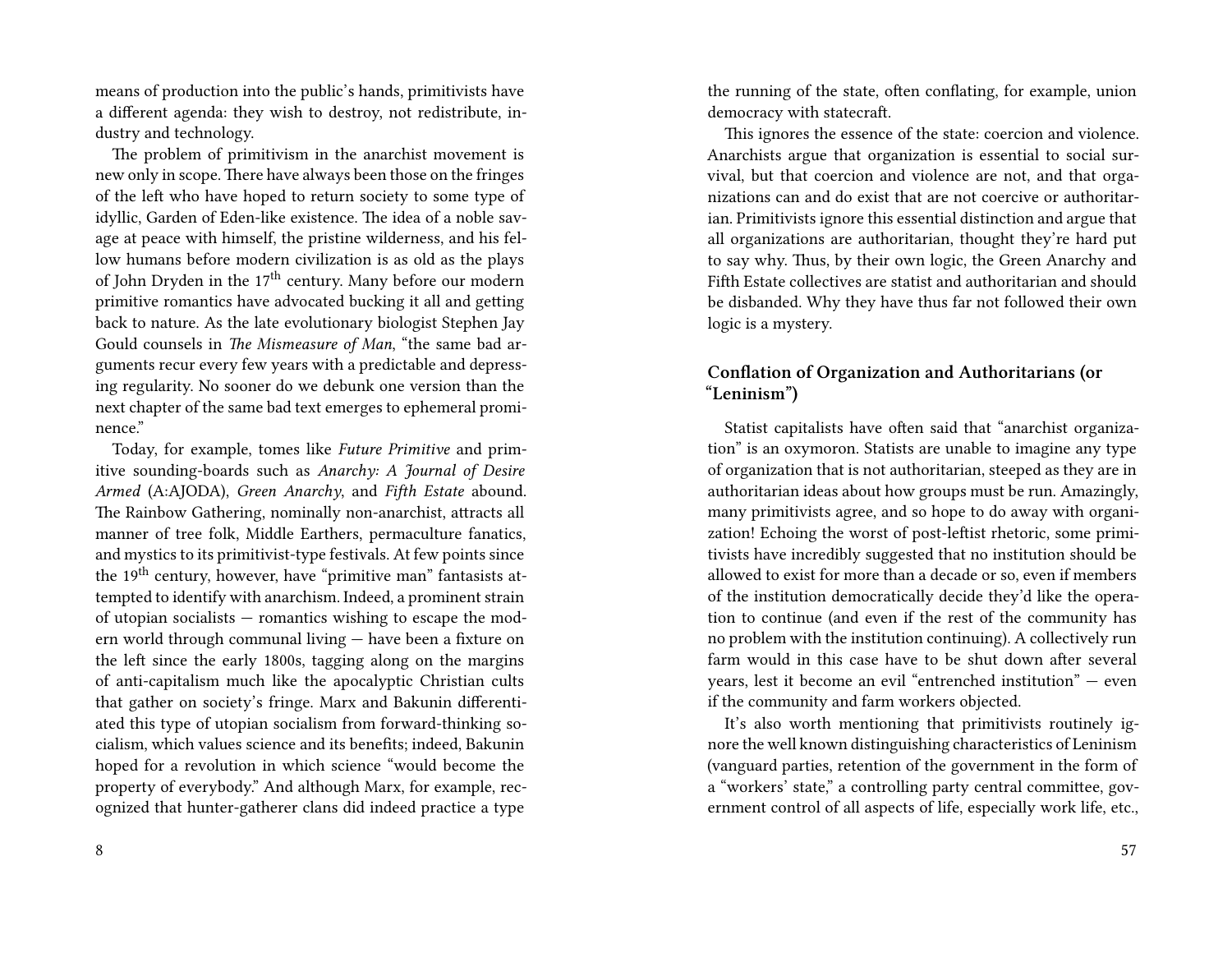#### **Conflation of Poverty and Freedom**

Primitivists wish humanity to live like earlier hominids that is, in poverty, by today's standards. They confer praise on those who live "down-shifted" lifestyles (much like Kalle Lasn and his Adbusters troupe) and approve of those who choose to become squatters and dumpster-divers. They dispute the notion that primitive living amounts to a poverty lifestyle because, they claim, early hominids enjoyed a type of "primitive affluence" (in radically different conditions than our own, of course).

This brings to mind a Saturday Night Live sketch in which comedian Jon Lovitz complained that he couldn't get a date, whereupon he turned to the camera and urged women, "Lower your standards!" That is what primitivists urge for the rest of us — not just for the super rich, mind you, but for modest working class families. Traditionally, of course, anarchists have sought a collective raising of living standards, with redistribution from the rich downward to the rest of us.

Radically reducing living standards to meet a primitivist notion of "affluence" seems Orwellian. While it is true that some non-industrial peoples, such as the Chumash Indians of California, were lucky enough to happen upon a naturally abundant environment (whereupon they ceased to be hunter-gatherers, settled, and began crop-domestication), other pre-civilized peoples did not fare so well, and roamed endlessly in search of food, driven by a base need for survival.That all primitive peoples for over two million years enjoyed "affluence" is not only wildly speculative, it plainly contradicts anthropological knowledge.

#### **Conflation of Group Decision Making and Statecraft**

Primitivists and post-leftist allies (note: not all post-leftists are primitivists) often sneer at anything "organizational." They falsely associate decision making structures of groups with of "primitive communism," neither he nor his anarchist opponents advocated turning back the clock to relive such times. Anarchists did not consider the living standards of the Neanderthal worthy of modern humans. The only ones who felt that people should live like primitives were those capitalists whose desire to keep business costs down resulted in primitive living conditions for their wage slaves.

Utopian, "get-back-to-nature" sects attracted anarchist criticism from the beginning. It was in response to such backwardsthinking romantics that Mikhail Bakunin affirmed in the late 1800s, "It is not in the past, nor even in the present that ye should seek the freedom of the masses. It is in the future." Anarcho-syndicalist veteran Sam Dolgoff, speaking of life at the Stelton Colony of New York in the 1930s, noted with disdain that it, "like other colonies, was infested by vegetarians, naturists, nudists, and other cultists, who sidetracked true anarchist goals." One resident "always went barefoot, ate raw food, mostly nuts and raisins, and refused to use a tractor, being opposed to machinery, and he didn't want to abuse horses, so he dug the earth himself." Such self-proclaimed anarchists were in reality "ox-cart anarchists," Dolgoff said, "who opposed organization and wanted to return to a simpler life." In an interview with Paul Avrich before his death, Dolgoff also grumbled, "I am sick and tired of these half-assed artists and poets who object to organization and want only to play with their belly buttons."

This has been a problem seemingly for as long as anarchism has existed. Writing nearly a century ago, Malatesta's comrade Luigi Fabbri noted in *Bourgeois Influences on Anarchism* that the anarchist movement has always been overrun with flakes, parasites, and outright crazies. He wrote that these "empty-headed and frivolous types…are not repelled by the absurd, but…on the contrary, engage in it. They are attracted to projects and ideas precisely because they are absurd; and so anarchism comes to be known precisely for the illogical charac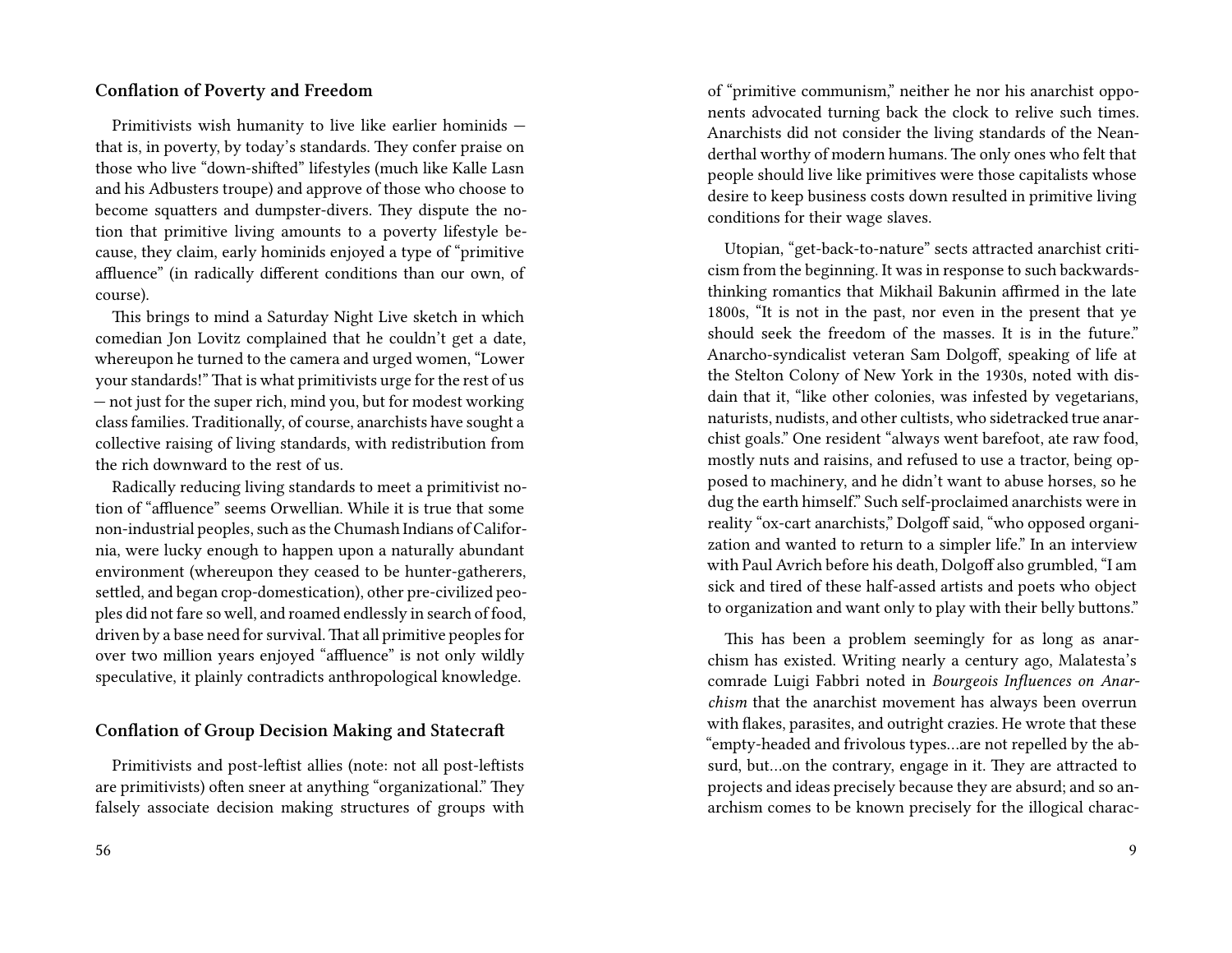ter and ridiculousness which ignorance and bourgeois calumny have attributed to anarchist doctrines."

With the rise of the anti-corporate globalization movement in recent years, the primitivist problem has assumed a new urgency: Whereas in the past primitive thinkers were consigned to the margins of the movement by virtue of the absurdity of their ideas, a recent absence of lively, mass class struggle activism has allowed primitive thinkers to exert greater influence. The onus is on traditional anarchists to take the movement back, and force primitive thinkers to their previous place on the sidelines.

Not to be discounted, either, is the influence of the corporate media, which has taken primitivism and situated it front and center, presenting it to the public as the lifeblood of a 2lstcentury anarchist resurgence. Primitivism, the corporate media tells us, is the "new" anarchism — and young adults, hungry for any ideas that point to a way out of the capitalist ghetto, sometimes believe it, and sign up. The popularity of the anticorporate globalization movement holds much promise for anarchism; the media's attempts to associate it with primitive ideas, however, does not.

*Time* magazine, for example, ran two articles in 2001 on John Zerzan and the cult-like following he has attracted in his home town of Eugene, Oregon (among other places). And a few years prior, Time bestowed the title "king of the anarchists" upon primitivist/Unabomber Ted Kaczynski in one of the more than 30 articles they devoted to him. The December 13, 1999, issue of *Newsweek* featured a picture of anarchosyndicalist Noam Chomsky with images of Zerzan and convicted murderer Kaczynski beside him; the publication associated all three as leading lights of modern anarchist thought. NPR, 60 Minutes, and other news outlets have given air time to the absurd proclamations of John Zerzan even as the unofficial media ban of Noam Chomsky and other more capable analysts continues. Again, as Fabbri, noted: "[A]nd so anarchism comes

the line to its present ghastly fullness," Zerzan, Blair, and the Green Anarchy Collective assert.

In fact, patriarchy, warfare, and forms of division of labor existed before civilization  $-$  not to mention irrational page/ religious thought. See Keeley's War Before Civilization, for example, or anthropologist Robert B. Edgerton's Sick Societies.

## **Conflation of Technology and Coercive Social Relations**

"Technology is more of a process or concept than a static form. It is a complex system involving division of labor, resource extraction, and exploitation for the benefit of those who implement its process," Zerzan, Blair, and the Green Anarchy Collective inform us.

This view was addressed earlier. Needless to say, the primitive view that technology constitutes an array of coercive relations is not shared by anthropologists, who define technology as the application of science or technical methods to problemsolving. That is not to say that coercive relations involving the use of technology don't exist, only that technology isn't the source of them. Humans are. The onus is on primitivists to demonstrate that technology is invariably predicated on coercive or environmentally hostile relations.

### **Conflation of "Industrialism" and Capitalism**

Primitivists generally ascribe to their concept of "industrialism" all the features of statist capitalism  $-$  but additionally (and incredibly) attribute to it a sovereign will, suggesting that it acts independent of human control. The "industrial system" would work to destroy humanity and the earth even if it were the collective property of an anarchist society ("self-managed"), in their view.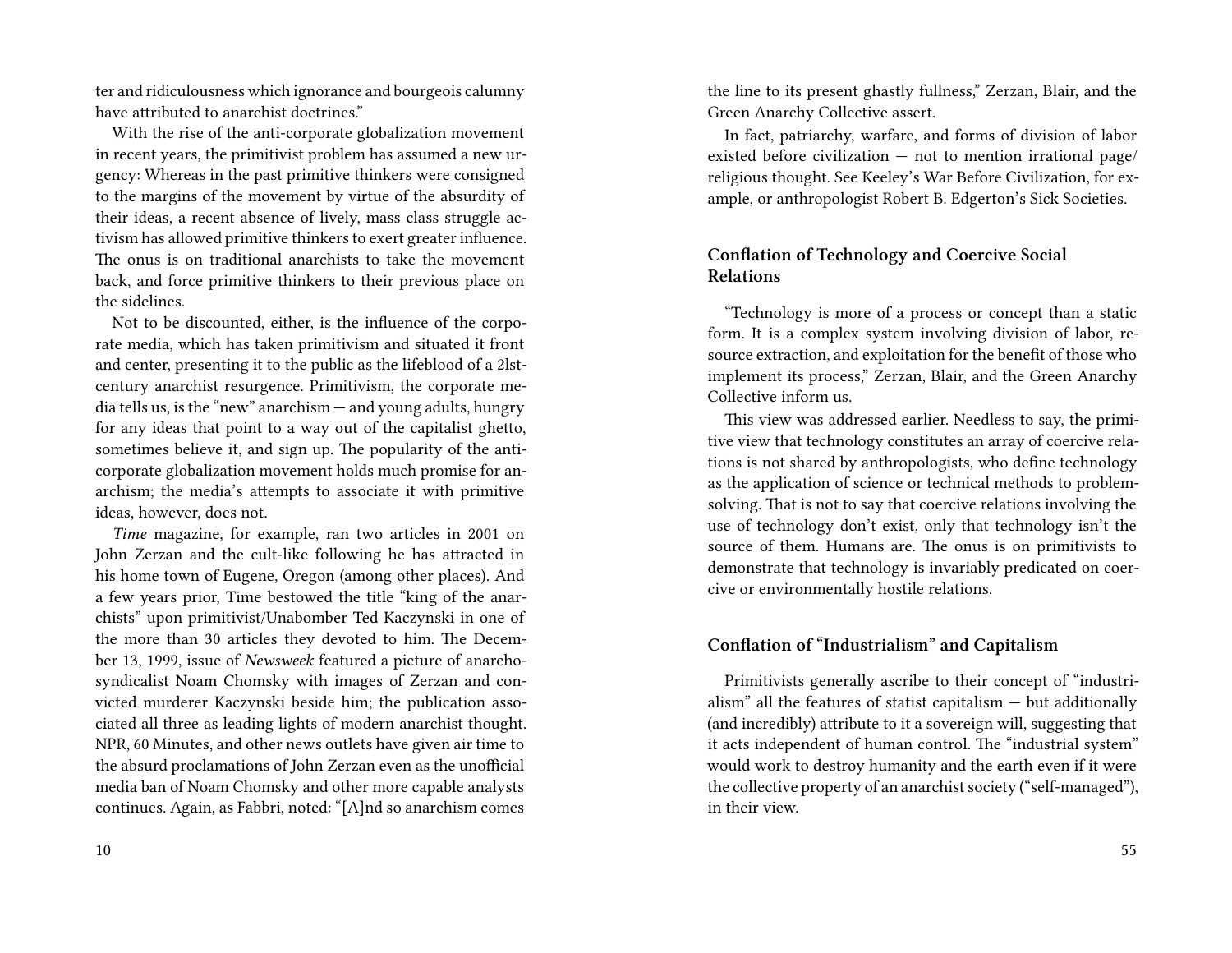logical survival to destroy all machinery, whether humans require it for life (as in medical care or water purification devices) or not. For primitivists, elimination of capitalist profit motives still leaves the Frankenstein monster of technology unharmed; they preach that the monster will continue to grow blindly, like a cancer, even if no capitalists control it. In the end, the primitivist imperative is an all-out war not so much against coercive social relations, as anarchism is, as against physical structures that they say have their own prerogatives. Replacing authoritarian social relations with egalitarian social relations will do no good, they believe; physical infrastructure must be ruined as well. This is a major part of their broader aim of destroying all civilization.

In contrast, let us as anarchists propose the establishment of a civilization worthy of the name. As Kropotkin once noted, "Competition is the law of the jungle, but cooperation is the law of civilization." We should seek to establish a society and culture that is, in every sense of the word, civilized. Statist capitalism provides no civility for billions the world over. Wars, poverty, the eradication of native peoples, unjust distribution of workers' produce, debt bondage, and crime — this is the legacy of our authoritarian era. Instead, anarchists should work to create a society that replaces such widespread incivility with a world that is thoroughly, and to every degree, civil.

## **7. Appendix: On Decoding Primitivist Babble**

**Notes on the Conflations of Primitive Thought (A Guide to Decoding Primitivist Babble)**

#### **Conflation of Civilization and Coercive Social Relations**

"Civilization is the fountainhead of all dominations: patriarchy, division of labor, domestication of life, warfare, on down

to be known precisely for the illogical character and ridiculousness which ignorance and bourgeois calumny have attributed to anarchist doctrines."

The effect of the media's focus on anarchism's most embarrassing side has been advantageous for elites; by focusing laser like on the looniest elements of anarchism, the entire movement can be marginalized and discredited. This follows a historical pattern in which anarchist activists are ignored by the establishment until one does something so antisocial or outlandish that elites can score cheap points by reporting it. If the public sees only the primitivist wing of anarchism, it will be unlikely to support anything associated with anarchism. Understandably, few people want to support something that is hostile to the life-saving medical care, information technology, and electronic entertainment they enjoy.

The media's gravitation towards primitivism has pressured other parts of the anarchist movement to accept it as well. The University of Michigan's Joseph A. Labadie collection, commonly regarded as an "archive of record" for the anarchist movement, recently decided to admit the papers of unabomber Theodore Kaczynski into its vaults. This includes interviews where Kaczynski reports on attempts to have a dialogue with terrorist Timothy McVeigh, dragging again the shadiest figures of modern politics into anarchist history. The shelving of Kaczynski's murderous *Unabomber Manifesto* alongside classics by Emma Goldman and others is presumably something the anarchist community will have to live with. The acquisition is of further irony, given that the figure for which the University of Michigan's archive is named, labor activist Joseph Labadie, favored public control over industrial society, not a Kaczynski-style mail bombing of it. As well, Kaczynski admirer John Zerzan works with a self-styled "Green Anarchy" collective in Oregon. When *Z Magazine* editor Michael Albert approached John Zerzan to debate primitivism, Zerzan ultimately sniffed, "As an anarchist, I'm not interested."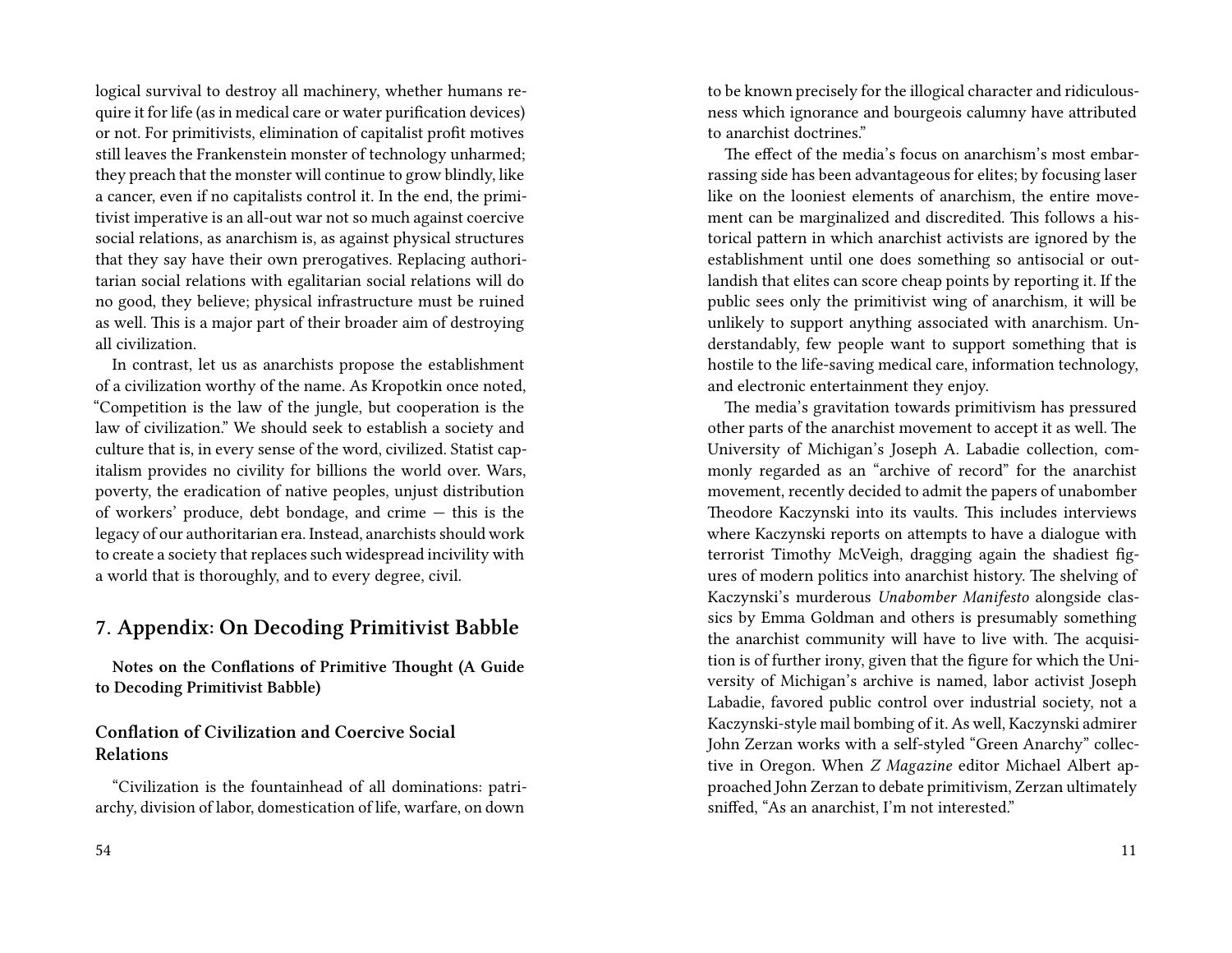The waxing influence of primitive thinkers threatens to redefine the character of the anarchist tradition for future generations. It also threatens to divert eager new activists into its theoretical cul-de-sac where nothing revolutionary can ever be accomplished. Worst of all, the primitivist agenda would result in mass scale atrocity if its objectives were ever met: society would be stripped of the medical can, shelter, food supplies, distribution networks, and even language (!) that humans depend upon for life. That primitivists play casually with such globally catastrophic notions speaks volumes about their real concern for human well being.

## **2. An Ignoble Savage**

I am as free as Nature first made man, Ere the base laws of servitude began, When wild in woods the noble savage ran.

— John Dryden, *The Congum of Granada*, 1670.

Primitivists emphasize how good ancient humans had it. In this, they strongly echo Rousseau's ruminations upon the Noble Savage. Rousseau stated in *Discourse on Inequality* that the era of primitive man "must have been the happiest and most durable of epochs. The more we reflect on it, the more we shall find that this state was the least subject to revolutions, and altogether the very best that man could experience." Rousseau stated further that "[t]he example of savages, most of whom have been found in this state, seems to prove that men were meant to remain in it, that it is the real youth of the world, and that all subsequent advances have been apparently so many steps towards the perfection of the individual, but in reality towards the decrepitude of the species." Primitive man enjoyed a simple, bliss full life, he said: 'The produce of the earth furnished him with all he needed, and instinct told him how to use

would inevitably encroach on their enclaves due to its ceaseless, internal drive to expand outward. This is why primitivists do not want anarcho-syndicalists or others to enjoy a high-tech society — their contention is that if any remnants of "technoindustrial civilization" remain — even if it is in anarchist hands — they and the Earth will still be threatened. Again, primitivists ascribe "techno-industrialism" a will of its own, proclaiming its ability to do things independent of human agency (see the "Frankenstein monster" and "Earthwrecker" comment made by primitivists cited [in chapter 3]). Latent in this assertion is also the unproven belief that "techno-industrial society" would always be ecologically unsustainable. This is the logic that impels primitivists to strike out violently against those they see as "technologism's" advocates. In the primitive mindset, such people literally threaten their lives; therefore, killing them is a type of self-defense.

Interestingly, primitivists have also worked it out to have things both ways. On the one hand, some say "it will do no good" to leave civilization at this point, because civilization would eventually encroach upon them. This provides them carte blanche to enjoy the Internet, microwaved food, cell phones, and medical care. But at the same time they ruminate on how much better life would be without such amenities. Again, it seems primitivists want everyone else to go primitive first. The notion that "there is no place to go now that is free of civilization" provides an excuse to indulge in hi-tech gadgets and other luxuries until "society breaks down." Like Marxist determinists, primitivists seem to believe that sooner or later society will crash under its own weight, with or without them, so there's no harm in indulging themselves in its pleasures in the meantime.

However, one is led to a bloody conclusion once one adopts the flawed premises of primitive thought. In conflating "industrialism" or "techno-industrial civilization" with the market forces of capitalism, primitivists insist it is a matter of eco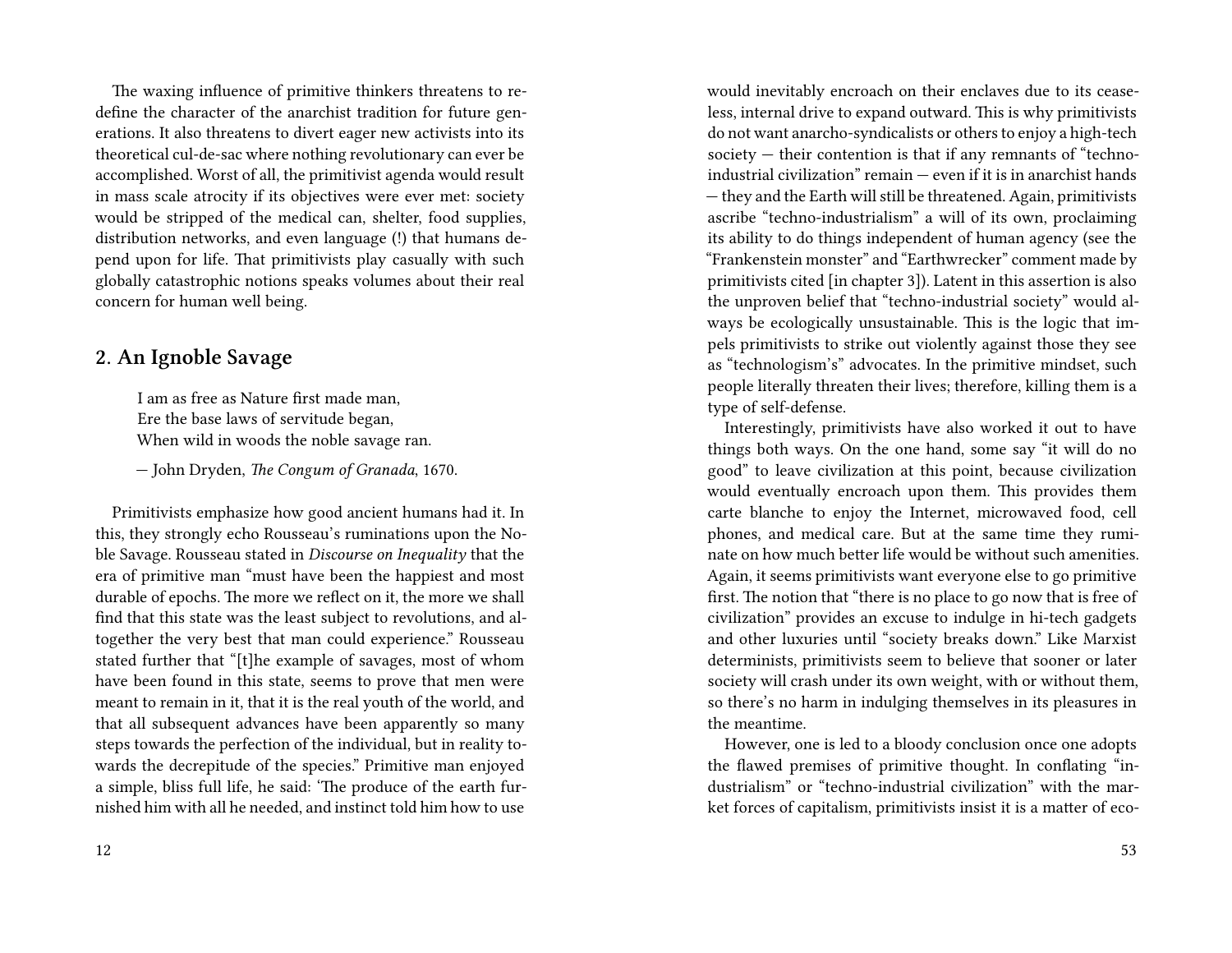man project. It is disappointing that some have to be reminded that no human being is superfluous.

If a primitive life is so desirable, be it of a Stone Age or Iron Age type, then why haven't primitivists attempted to live this way? In fact, the failure of primitivists to pursue the establishment of hunter-gatherer societies reveals how clearly undesirable many primitivists really feel such societies are. "Does Zerzan live like that?" Peter Fenton asked in a 1999 issue of Scope magazine. "No way. 'It's too daunting a task,' he admits." Likewise, some primitivists live off public assistance and/or the generosity of friends, never attempting a break with civilized comforts.

Unlike anarcho-syndicalists or anarcho-communists, primitivists could attempt to live their preferred lifestyle in our world now. Jon Krakauer's book *Into the Wild* presents academician Gene Rosellini's attempt to live a primitive lifestyle in the wilds of Canada. "I was interested in knowing if it was possible to be independent of modern technology," he told *Anchorage Daily News* reporter Debra McKinney. "I began my adult life with the hypothesis that it would be possible to become a Stone Age native." He "purged his life of all but the most primitive tools, which he fashioned from native materials with his own hands," Krakauer writes. For ten years, Rossellini toughed it out. Eventually, however, he gave up: "I would say I realistically experienced the physical, mental and emotional reality of the Stone Age. But to borrow a Buddhist phrase, eventually came a setting face-to-face with pure reality. I learned that it is not possible for human beings as we know them to live off the land." In 1991, Rosellini was found dead in his shack, a suicide victim.

Ted Kaczynski's attempt at primitive living is well known, as well. Kaczynski's situation, however, presents the reality that many primitivists are in fact not content simply to live in isolation, but seek to strike out at the civilization that is around them. Primitivists claim that "techno-industrial civilization"

it. Hunger and other appetites made him at various times experience various modes of existence; and among these was one which urged him to propagate his species — a blind propensity that, having nothing to do with the heart, produced a merely animal act."

In *Against His-story, Against Leviathan*, Fredy Perlman acknowledges the debt to Rousseau — and even to John Zerzan — reporting that they are "among contemporaries whose lights I've borrowed." Perlman tells us that prehistoric humans "lived in a condition J.J. Rousseau called 'the state of nature.'" In fact, urges Perlman, "Rousseau's term should be brought back into common use" because it "makes the armor [of civilization] visible." "Insist that 'freedom' and 'state of nature' are synonyms," Perlman writes, "and the cadavers [that is, apologists of civilization] will try to bite you." Furthemore, "the state of nature is a community of freedoms," he writes. A state of freedom "was the environment of the first human communities, and such it remained for thousands of generations."

In fact, evidence about how the first human communities fared, or around what principles social life was organized, is sparse. What evidence we do have should caution us from projecting our own fantasies onto them, however, or asserting them as desirable alternatives for the future. It should also go without saying that at all times humanity has lived in "a state of nature," including right now. That is, the natural world is still here and ensconces us, even if aspects of it are modified. Perlman's "state of nature" also, by the way, includes hurricanes, loathsome diseases, life-threatening elements, and other unpleasantness. It is doubtful that any primitivist would run headlong into a tornado in order to experience the "state of nature"; if he held his or others' well being in any regard, he might wish for a weather tracking system (for example) to tell us when tornadoes were coming, so that we could avoid them.

In his book *Future Primitive*, John Zerzan agrees with Rousseau and Perlman: Human "life before domestication/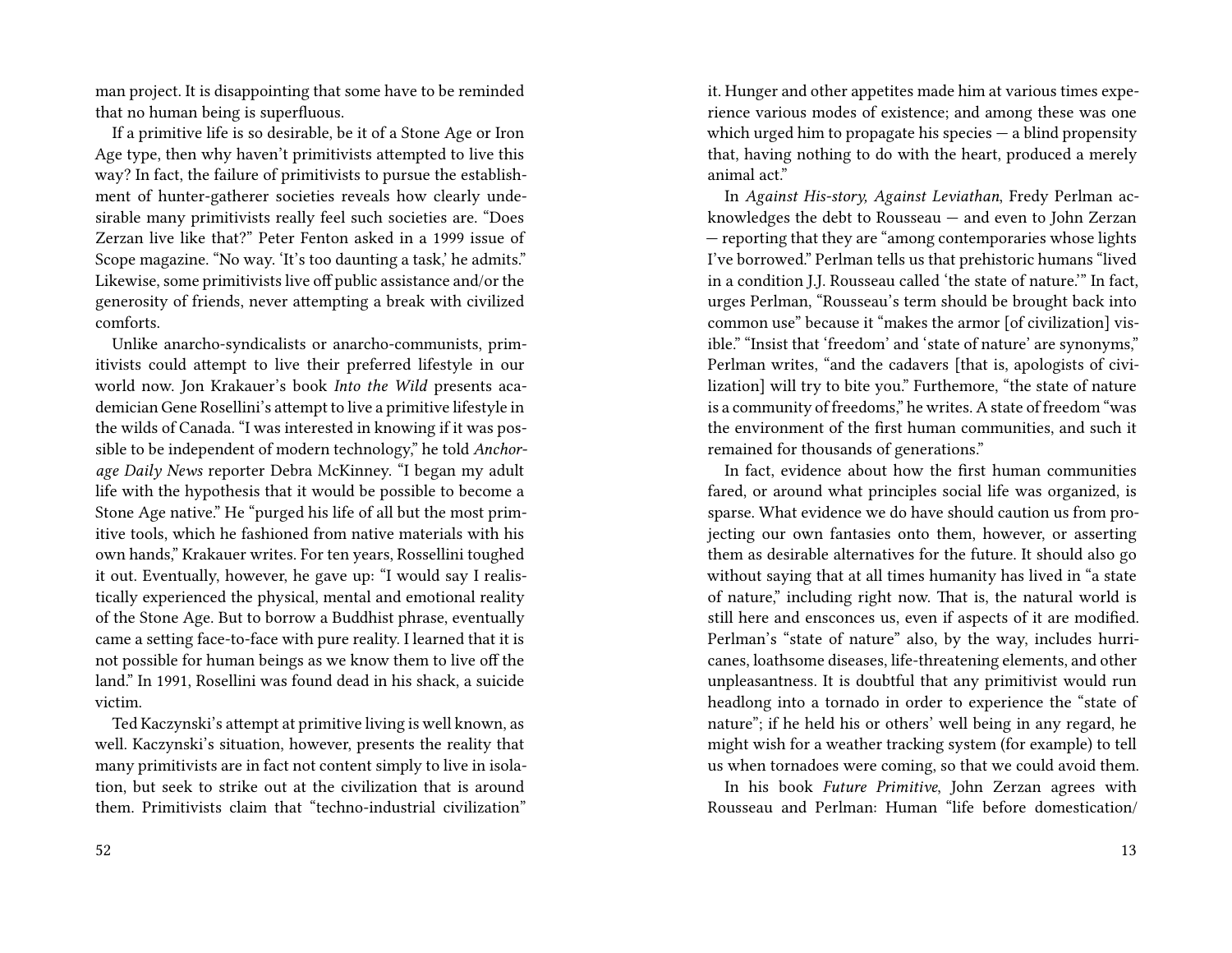agriculture was in fact largely one of leisure, intimacy with nature, sensual wisdom, sexual equality, and health." Zerzan, Eric Blair, and the Green Anarchy Collective issued a joint statement furthering the point: "Prior to civilization there generally existed ample leisure time, considerable gender autonomy and equality, a non-destructive approach to the natural world, the absence of organized violence and strong health and robusticity." George Bradford (David Watson), editor of the primitivist *Fifth Estate*, writes that primitive man's society is "affluent because its needs are few, all its desires easily met. Its tool kit is elegant and lightweight, its outlook linguistically complex and conceptually profound yet simple and accessible to all. Its culture is expansive and ecstatic. It is propertyless and communal, egalitarian and cooperative…It is anarchic…free of work…It is a dancing society, a singing society, a celebrating society, a dreaming society."

In short, not only were pre-technological societies pleasant places in which to live, they closely approximated the anarchist ideal. How true is this, really?

Conservatives often fixate upon an idealized-and unrealisticnotion of the past, lamenting that society has grown far away from it. Starting with Christianity, which agonizes over humanity's expulsion from its idyll in the Garden of Eden, backwardslooking ideologies have hoped to restore society to an imagined Golden Age, when things were better. The Nazi Party presented a story of a once-great Teutonic civilization in decline, the victim of Jewish parasites and communist forces; contemporary U.S. conservatives hearken to the wholesome values of America's Puritan past, and so on. The primitivists simply trump them all by going back the farthest, proposing to reconstruct prehistory (or, alternately, "the Iron Age") in our modern midst. The problem with such ideas is that they posit a romanticized vision of an earlier era, inconsistent with the often unpleasant realities that existed.

upon the planet. (To wit: Earth First! co-founder David Foreman's statement "We are a cancer on nature.") Playing with the analogy further, the primitivists warn that "this increase is much like that of viruses (which is to consume the host until both the virus and the host are dead)."

Wisely, primitivists usually stop short of actually advocating mass killing, even if individual primitivists like Ted Kaczynski have already attempted it. "[W]e aren't suggesting a strategy to deal with this [population growth]," the Green Anarchy Collective wisely adds. "[W]e just think there is data about the situation that should be known" — presumably so that others, too, may ruminate and also not suggest a strategy to deal with it.

In his "Primitive Thought" supplement to *Listen, Anarchist!* Chaz Bufe says that the idea that "population lies at the root of every environmental problem" is on "a par with the simplistic belief that 'technology' is the sole cause of environmental destruction." The Malthusian doctrine that asserts population growth will, at some point in the future, outstrip available resources has been used to justify the most callous government policies against the poor. Better to let people die off if they will be a burden on the planet or others, the logic goes. In fact, if the global population is increasing at an alarming rate, we already know several of the reasons why this is so: 1) Religious authoritarianism that urges people in poorer countries to marry young and be fruitful, and to avoid sinful contraceptives. 2) Right-wing policy makers that outlaw abortion (even though, for the poor, there is always a de facto ban on expensive abortion procedures), "morning after"-type abortion pills, and sex education in schools. 3) Destructive neoliberal globalization policies that keep the third world in poverty, leading families to produce more offspring so that they may gain more income-earners for their household. Malthus' notion that there is a "surplus population" sadly merits a reminder that there is no human being that is surplus to his or her family, or to the hu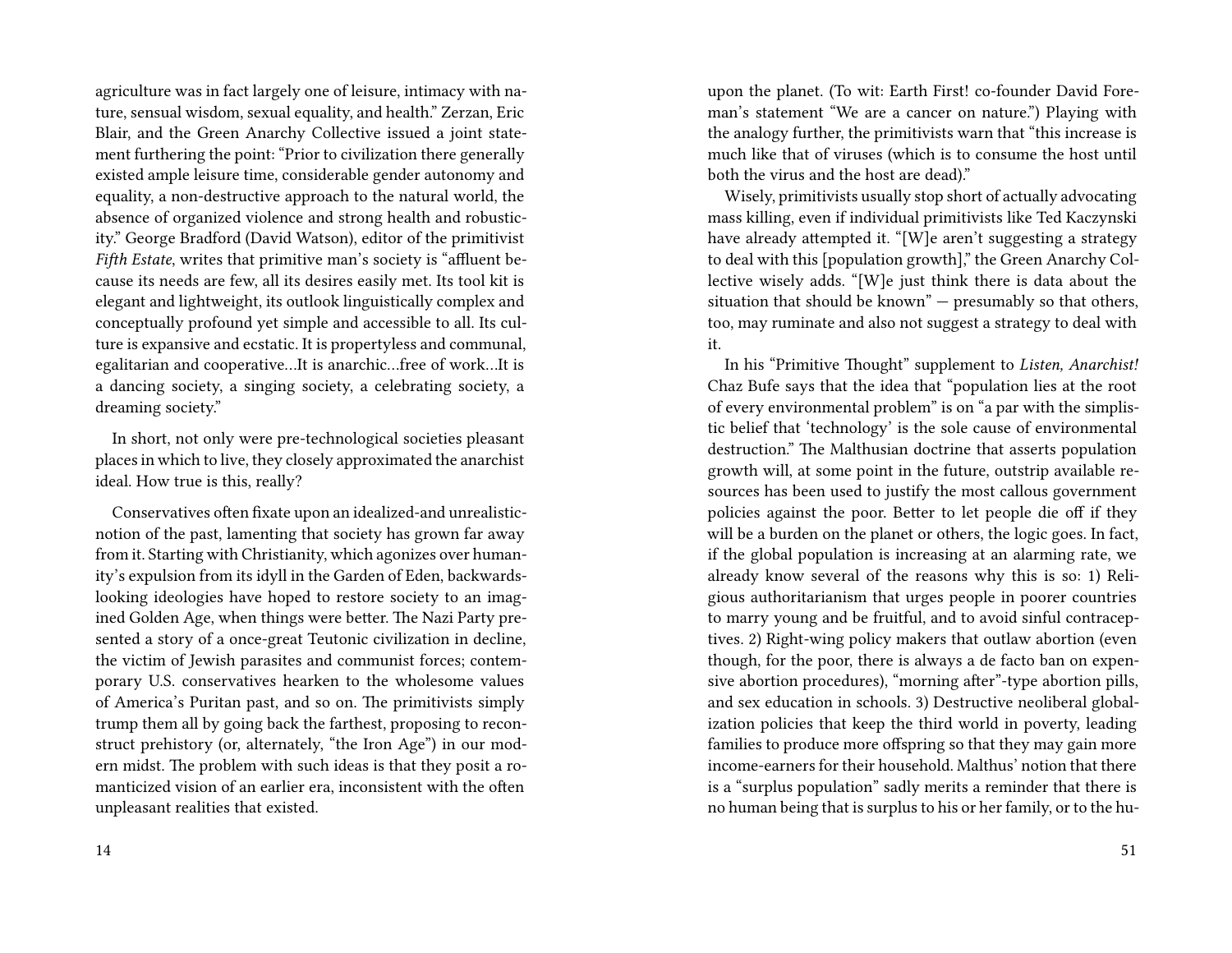is apparently to slowly dismantle technology-something that would not bring about mass death immediately, it is true, but gradually. The rest of Zerzan's answer is a non-answer. ("People are already dying," he says — a fact known to most, and in fact the reason many of us are anarchists, as we wish to prevent widespread death!)

Tragically, the most fanatic segments of the primitivist movement welcome human death. Though they do not practice Kaczynski-style homicide in mass numbers, they thrill at large-scale epidemics that might reduce the population of the earth. In a May 1, 1987 edition of the Earth First! paper, for example, "Miss Ann Thropy" argued that AIDS is a "good" thing, and said that if that "epidemic didn't exist, radical environmentalists would have to invent one."

That a hunter-gatherer or even an Iron Age society could not support massive population centers is a fact recognized by most primitivists. To achieve their objective of a primitive society, therefore, like the Khmer Rouge, they hold that the population must be more evenly distributed across the earth. As Marx and Engels wrote in *The Communist Manifesto*, revolutionaries should work to establish a "gradual abolition of the distinction of town and country, by a more equitable distribution of the population over the country." Manifesto."<sup>3</sup> Marxist-style population dispersal advocated by "post-left" thinkers is an odd thing indeed, not to mention an old thing  $-$  a prime example of their borrowing from past authoritarians.

In "Notes on Primitivism," Zerzan and the Green Anarchy Collective repeat deep ecologist-style warnings that within "the last 200 years the human population growth curve has shifted from the normal mammal 's' shape to the more viral 'j' shape." The association of humanity with a "viral" infection is common to deep ecology, which regards humanity as a disease

Likewise, conservatives often maintain that "poor people really have it good," much as primitivists do. Gar Smith's assurance that "there is a lot of quality to be had in poverty," for example, echoes much of the anti-welfare rhetoric one hears coming from the right (viz., the poor are really not bad off because they have television or fast food; and besides, being poor builds character, etc.). Certainly, anyone who wants to live in a shack and go it alone without electricity or heating, as primitivist idol Ted Kaczynski did, should be free to do so; but the poor blacks of the, Mississippi Delta, where Kaczynski's choice of living conditions are day-to-day reality whether it is preferred or not, should have access to many of the amenities (medical care, heating, better choice of foods, etc.) that Kaczynski chose to abandon. Anarchists have traditionally favored such a redistribution of society's wealth and benefits — and it is in fact the ruling class, much like Zerzan Company, that prefers to see its workers living primitively.

Primitivists' fixation upon the imagined mental vigor and "robusticity" of pre-technological peoples is old hat as well. Again, this notion gained much currency among the European far right in the early  $20<sup>th</sup>$  century, which conceived of, for example, the Anglo-Saxon race as a hardy, earthy (volkish) people softened by liberal, effeminate notions of welfare statism and progress. Germans, in fact, enacted racial hygiene laws to preserve the most robust strains of the species. Murray Bookchin has noted this ideological tendency in the reactionary romanticism of Nazi sympathizer Martin Heidegger. As well, Janet Biehl and Peter Staudenmaier have explored the problem in-depth in the excellent Ecofascism: Lessons from the German Experience. There is in fact a contemporary right wing school of thought that claims modern medicines and even environmental protections are bad because they contribute to the "softening" of humans; that is, funding for medical care or environmental regulation should not be increased because it is through such means that humans trade in "robusticity" for di-

<sup>&</sup>lt;sup>3</sup> Point 9 of the 10-point program recorded at the end of Section 2 of the Manifesto.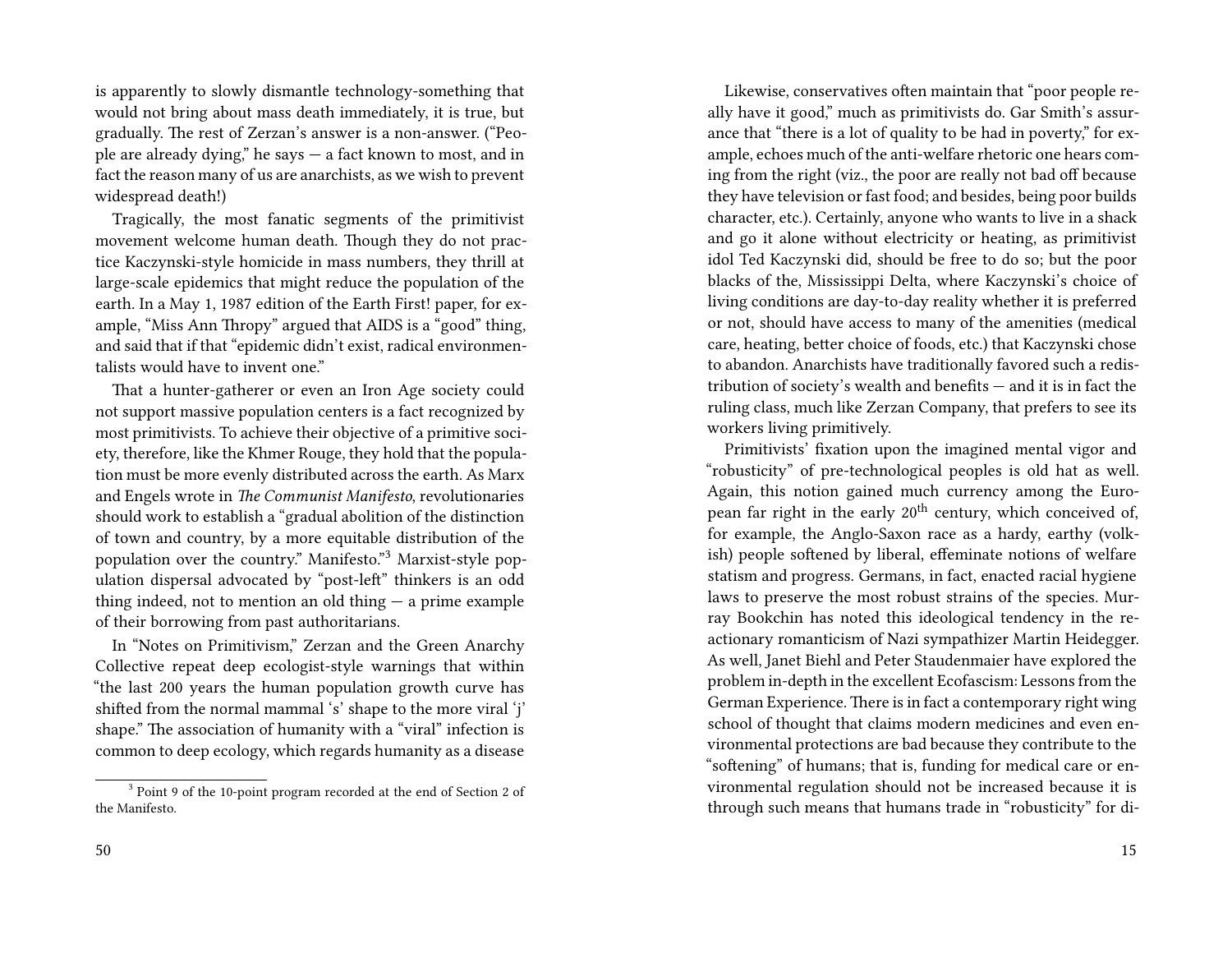minished racial resilience. Experts who assert that there is a kind of metaphysical wholesomeness in living a rugged, difficult lifestyle can be found sitting in some of the nation's most odious conservative think tanks, reaping large salaries from environmentally destructive (or simply misanthropic) corporations. Good medical care, subsidies to help with home heating costs-these amount to mollycoddling, business owners assert. Real Americans, they maintain, realize that hardship builds moral fiber and physical stamina-an idea that conveniently justifies business in behave as irresponsibly as it wants. In insisting upon the physical and moral "robusticity" that is supposed to accompany primitive living conditions, primitivists echo this dubious strain of reactionary thinking.

However, primitivists, unlike the corporate elite, claim to oppose environmental ruin. Indeed, environmental degradation is one of the central primitivist grievances with "civilization." The "strong health and robusticity" of primitive man arose not through struggle and hardship, primitivists tell us, but through "ample leisure time," "affluence," and other perks that primitives enjoyed. Like Adam and Eve in the Garden of Eden, primitive humans had all their needs provided for, but they also stayed fit.

So, who were the peoples that primitivists seek to emulate? What were their lives really like? This is, in fact, where the fraud of primitivist thought reveals itself most clearly.

One of the central flaws in primitivist logic is the conflation of millennia of various cultures and societies into one entity — "primitive man." In fact, in books like *Future Primitive* or the recent Running on Emptiness, Zerzan dances across disparate eras and continents wildly, selectively noting features of this or that radically different tribal, non-industrialized, or prehistoric people to build his case that there was a common and wiser way of life that all humans once shared. Much like ethnocentric Europeans who can distinguish between European cultures but can not do the same for the many cultures within Africa, Asia, [sic] a nice ass," Kaczynski has the imaginary bandits saying. "We'll all screw her tonight." Lovely stuff.

In A:AJODA, which published Kaczynski's first prison interview, Lawrence Jarach complains, "There are many prejudiced caricatures and objections concerning primitivism; for example that its proponents want to 'go back to the Stone Age' …" In fact, Jarach says, "[a]s far as I can tell, most primitivists only want to go back as far as the Iron Age," putting the primitivist golden era at around 1000 B.C.E., well after the establishment of the written word and crop surpluses, and when Middle Eastern kingdoms held sway. According to the non-partisan Population Resource Bureau, "Estimates of average life expectancy in Iron Age France have been put at only 10 or 12 years. Under these conditions, the birth rate would have to be about 80 per 1,000 people just for the species to survive." That's some Golden Age.

Jarach delineates a depressingly diverse number of primitivist theories currently in circulation: some are associated with Zerzan and "green anarchism"; another revolves around the misanthropy of Earth First!-style Deep Ecology<sup>2</sup>; and yet at least one more comes from the Perlman/ Bradford/*Fifth Estate* sector. Jarach says the criticism that constructing a primitivist society "would result in an immediate mass die-off of thousands — if not millions — of humans" is a mere "dismissal" from those who do not want to spend time trying to understand the many forms of primitivism he has laid out for us. Jarach then asks Zerzan if, in fact, "millions will die immediately" if primitivists had their way. "Perhaps the key word in your question is 'immediately,"' Zerzan carefully responds. "In other words, if the whole prevailing apparatus vanished instantly somehow, millions probably would die." The solution

<sup>&</sup>lt;sup>2</sup> Many, probably most, Earth Firsters have abandoned the misanthropic "deep ecology" views expounded by Earth First! co-founder, "Republican environmentalist" Dave Foreman, in the 1980s.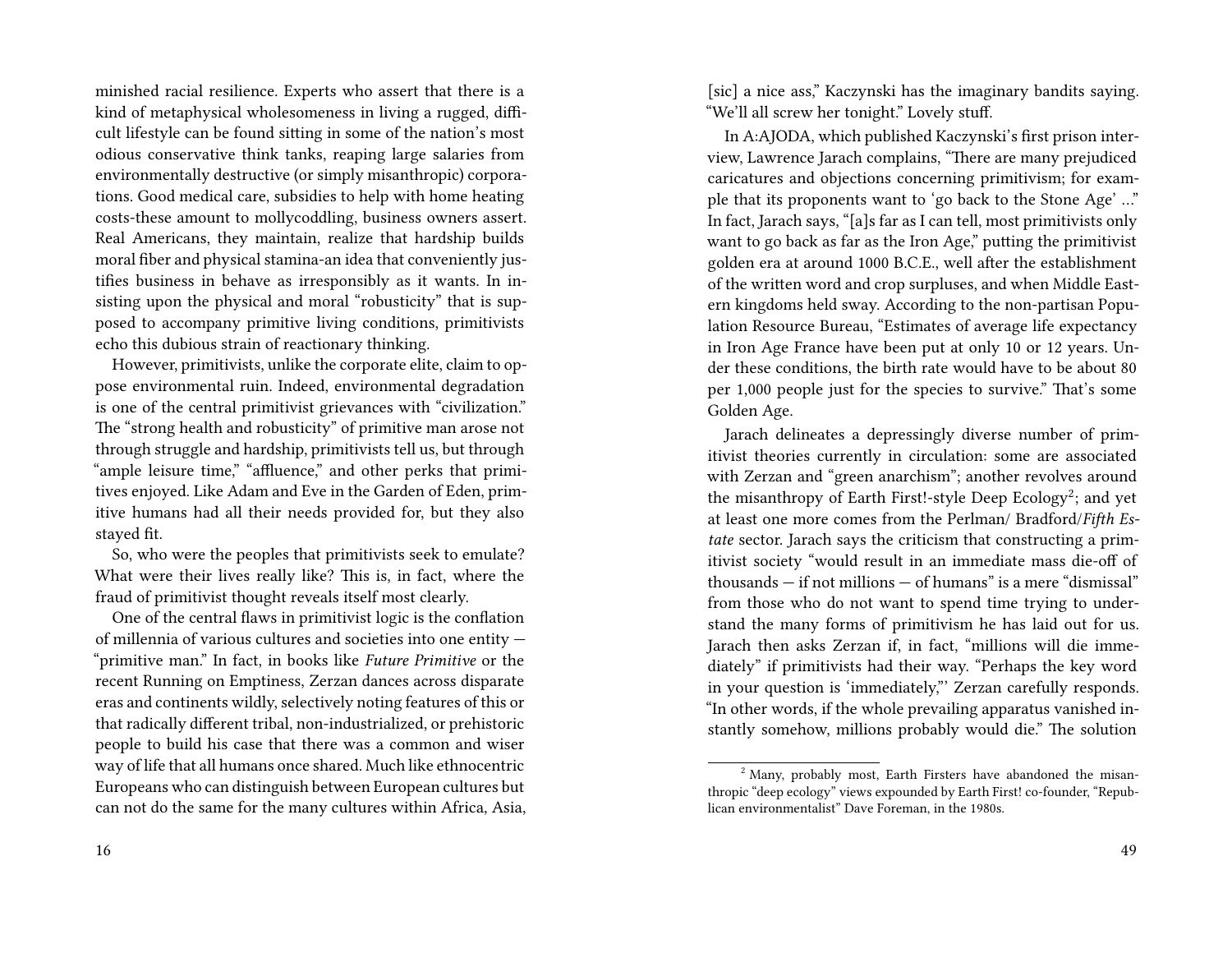## **6. The Bloody Side of Primitivism**

Simple theoretical ineptitude is one thing. But there is also a far darker side to primitive thought.

On December 11, 1985, California store owner Hugh Scrutton tried to remove what he thought was a road hazard from his store's parking lot. As he picked up the object, which resembled a piece of wood with nails driven through it, an explosion drove metal shards into his heart and ripped off his right hand, killing him. Scrutton was the first of three victims to die from Unabomber attacks.

"They ain't innocent," Zerzan told a reporter. "Which isn't to say that I'm totally at ease with blowing them to pieces. Part of me is. And part of me isn't." *In Running on Emptiness*, Zerzan evinces his sympathy differently: "I offered the hope, if not the prediction, that TK [Ted Kaczynski] might at some point also be considered in a more positive light for his resistance to industrial civilization." Kaczynski, Zerzan claims, "decided he had to kill people to bring up this suppressed point of view. And he forced them [the media] to publish it. The point here is not whether he was justified or not, but merely the level of denial [that culture and technology are bad.]"

According to Kaczynski at primitivism.com, "When things break down, there is going to be violence and this does raise a question. I don't know if I exactly want to call it a moral question, but the point is that for those who realize the need to do away with the techno-industrial system, if you work for its collapse, in effect you are killing a lot of people." In the article "When Non-Violence is Suicide," Kaczynski urges activists to prepare for combat, painting a hypothetical scenario to compel us towards this end: In Kaczynski-Land, the parable goes, postrevolutionary farmers (i.e., cropdomesticators) are confronted by marauders, who wish to rape a primitivists' female friend. "Mick, grab that bitch over there before she gets away. She got

48

or the at-least 500 nations of native North America, primitivists often use the "primitive man" concept as a catch-all into which they insert their favored virtues.

A composite of "primitive man" is erected in primitivist thought; glossed over in this process are the less-than-ideal aspects of most tribal societies. For example, primitivists conveniently fail to mention the religious notions, patriarchal structures, or strict traditions (like clitoridectomy, painful comingof-age rituals, etc.) present in some non-industrial clans. Perhaps they are aware that most would find these undesirable. As Hoxie Neale Fairchild wrote in the study Noble Savage, "The [European notion of the] true Noble Savage arises from a combination of disillusion about the here and now with illusion about the there and then."

## **3. What is the primitivist ideal?**

### **No Language**

"Words are very unnecessary/they can only do harm," the pop group Depeche Mode sing in "Enjoy the Silence." This is a romantic notion, but without words the songs of Depeche Mode and others couldn't be performed by anyone.

According to the Green Anarchy collective, language is out. That is, people (primitivists wildly conjecture) were psychologically healthier when they stood in mute awe — or fear — of everything, unable to communicate with one another. The obnoxious primitivist Feral Faun (less pretentiously, David Watkins, not to be confused with *Fifth Estate* editor David Watson) hisses at "language with its conceptual limits," presumably preferring the conceptual limitlessness enjoyed by the dumb and the mute. Alternatively, as Zerzan infers at his wildest, "we should instead communicate telepathically." "Only a politics that undoes language and time and is thus visionary to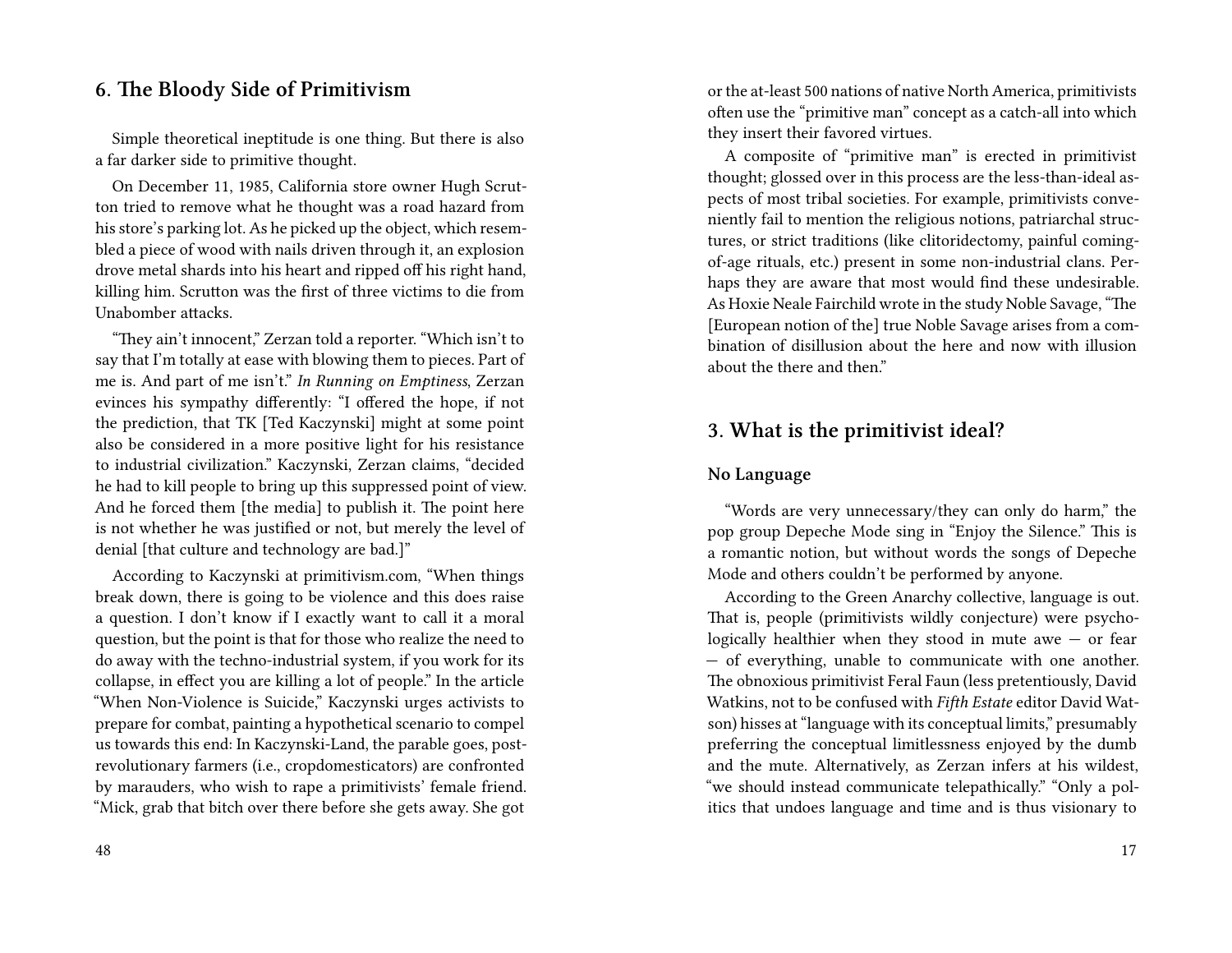the point of voluptuousness has any meaning," Zerzan muses at primitivism.com.

Of course, it is unlikely that anatomically modern *homo sapiens* — that is, humanity as it has anatomically existed since about 100,000 years ago — has ever gone without speaking. According to anthropologist Kenneth Feder, it is likely that approximately 1.8 million years ago *homo erectus* first developed the capability to talk:

[T]he base of the erectus cranium — the basicranium — is far more like that of modern humans than of *homo habilis* or apes. Because the muscles involved in the production of speech are connected to the basicranium, this may indicate that the physical capability for human or human like speech production was present in homo erectus. From this, [Mt. Sinai School of Medicine anatomist Jeffrey] Laitman has concluded that homo erectus could produce speech at the level of a modern sixyear-old."

There is no way to tell absolutely, of course, as no other records exist from such a time to substantiate any rival hypotheses. There are no audio recordings from 1.5 million B.C.E., in other words, to indicate whether people spoke then. Nevertheless, Zerzan, unencumbered by facts, writes in *Running on Emptiness* that humans once existed in a "non-linguistic state," but have "declined" since then thanks to acquiring language. He adds, "Literacy ushered us into the society of divided and reduced senses." "Verbal communication," he continues in a line of pure conjecture, "is part of the movement away from a faceto-face social reality, making feasible physical separateness."

Primitivist musings like this have all the character of "someone riffing ideas off the top of his head who has done no actual research into what he's talking about," John Johnson points out

And would families not remain intact if primitivists had their way? Faun's insistence is that since physical structures, like stores, remain standing, somehow oppressive social relations must exist as well. Like Karl Marx's flawed belief that the "steam mill gives you the industrial capitalist," Faun believes that the store will give you the boss. That is, the physical existence of buildings somehow brings about authority figures. Faun does not trouble us with an explanation of how this is so — he leaves us to take it on his good word.

In fact, whether or not the stores remain intact would be the prerogative of workers and their communities. When Faun posits that anarcho-syndicalists want things to continue the same as before, but simply self-managed, he betrays a deep misunderstanding of the principle of self-management, as does Perlman, above. Anarcho-syndicalism is the belief that workers know best about how their labor is to be used  $-$  if at all  $-$  and that they, and not theorists, should decide what to do at the actual point of production.

And, believe it or not, anarcho-syndicalists do not wish to deprive primitivists of any opportunity to get back to nature. If, in a post-revolutionary society, groups of primitivists wanted to leave and lead a lifestyle they'd consider more attuned to man's natural inclinations, they would certainly be free to do so. As they'd look in disdain over their shoulders at the "workerist" anarchist civilization they have left, they could delight in pursuing the very hard work of foraging and constructing shelter for themselves, deluding themselves that that is not itself work — albeit a hard sort of work not aided by the machinery that anarchists back in the hi-tech society have expropriated from capitalist rule. In the end, the primitivist will be working much harder than his "workerist" cousin, no matter how hard he may try to convince himself that he has liberated himself from toil.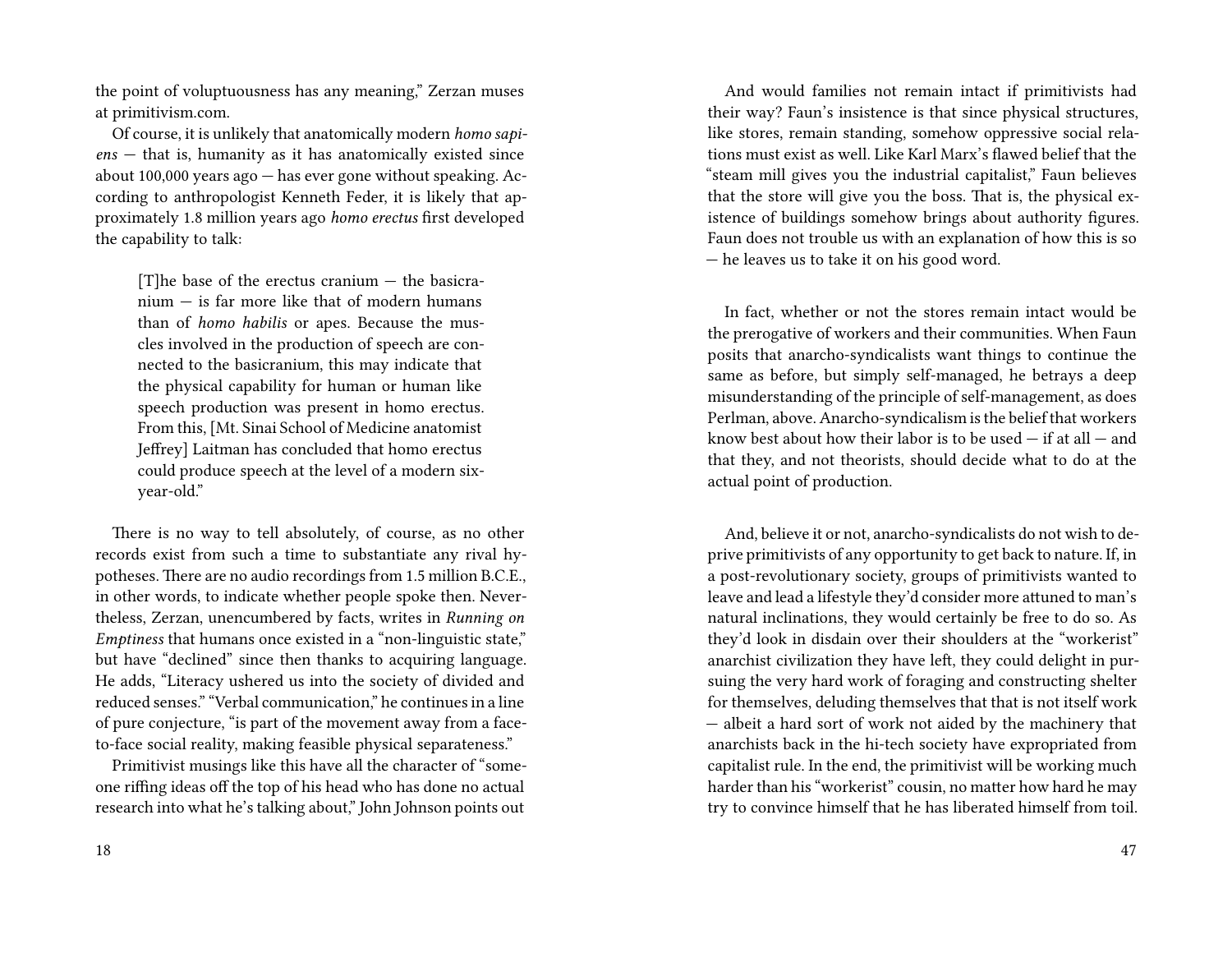race; they cannot live with workers actively organizing on the shop floor. Indeed, the great anarchist revolutions of Spain, the Ukraine, Mexico, and elsewhere, were not guided by some rousing vision of dropping out of the rat race. Welfare escapism is.

"The only real problem they have with the capitalist system is who's in charge," Feral Faun continues, referring to anarchosyndicalists. Zerzan agrees, writing, "Self-managed factories and other forms of productionism and specialization are now widely understood as no advance at all." ("Widely understood"? By whom?) Anarcho-syndicalists would "prefer the One Big Capitalist," Faun writes, "the international union of working people, rather than various individuals, corporations and states to be in charge. But the basic structure would be the same."

Here Faun/Watkins mocks the I.W.W. and its and its notion of the "One Big Union." But when Faun scoffs at the "international union of working people" he also denigrates global working class unity itself! Indeed, Faun's analysis is not "workerist" at all. Far from it. It is, in fact, anti-worker. The fear of the "one big capitalist" is exactly the anarchist critique of Leninism and other forms of statist socialism. That is, statist socialists seek to replace a number of capitalists with one large capitalist in the form of the state. But anarcho-syndicalists want neither one big capitalist (the state) or many capitalists to choose from: they want a self-managed economy where the people doing the actual work are calling the shots. That is not capitalism, let alone something that is conducive to the formation of "One Big Capitalist." Feral Watkins' insistence that it somehow is only reinforces the fact that he and other primitivists have no understanding of the basic social dynamic that underpins capitalism.

"[T]he bourgeois liberal is content to get rid of priests and kings, and the anarcho-syndicalist throws in presidents and bosses," Faun says. "But the factories remain intact, the stores remain intact (though the syndicalists may call them distribution centers), the family remains intact  $-$  the entire social system remains intact."

in a recent Imagine article. (Note, incidentally, that Bradford of *Fifth Estate* admires the primitive "outlook [that was] linguistically complex and conceptually profound yet simple and accessible to all," revealing that there is much ideological inconsistency among the primitivists — and let's not even bother with how Bradford could "know" this.) In fact, much primitivist theory relies on wild speculation about how humans organized social life in eras fiom which we have no written records. Because the least is known about such eras, primitivists can project their wildest fantasies onto them and never worry about being proven wrong.

Of course, anarchists have traditionally cited language as evidence of man's social nature. "What is speech?" Bakunin asked. "It is communication. It is the conversation of one human individual with many other individuals. Only through this conversation and in it can animalistic man transform himself into a human being, that is, a thinking being. His individuality as a man, his freedom, is thus the product of the collectivity." . Chomsky and other linguists have posited an innate human predisposition to the use of language, despite Zerzan's impassioned insistence that a theory of innate language is "a grave and reactionary error." In fact, in 2001 *National Geographic* reported that scientists had discovered a gene, FOXP2, "linked to language and speech, suggesting that our human urge to babble and chat is innate, and that our linguistic abilities are at least partially hardwired."

To most people, language seems the last thing worthy of abolition. Many of us enjoy the work of poets, who use language as their paintbrush to enrich — not impoverish — our cultural experience. Singing and storytelling are cultural forms valued by most humans, as well. Other examples abound, too numerous to mention.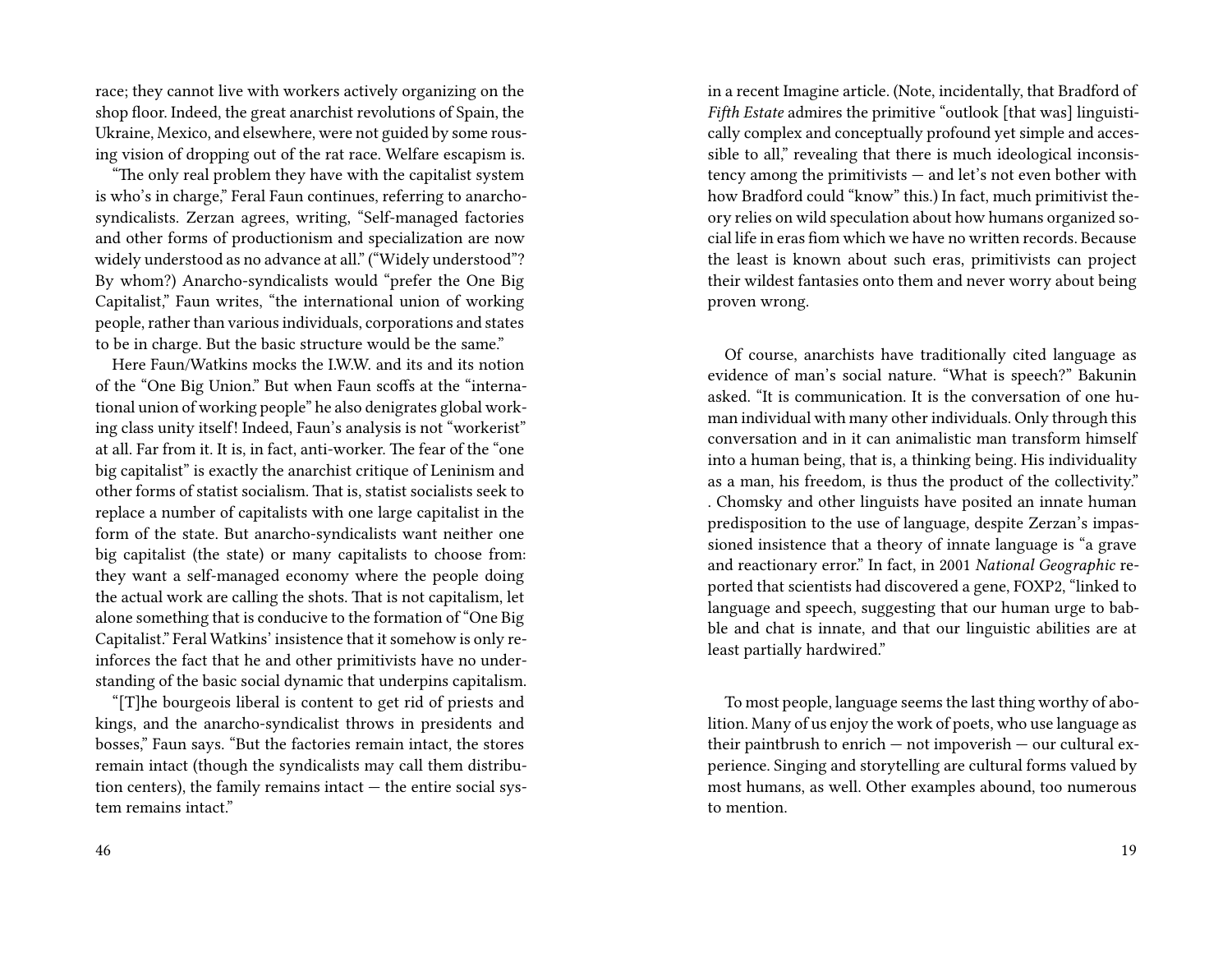#### **No Technology**

No technology above simple tools is to be allowed in the primitivist utopia, either: "Technology is distinct from simple tools in many regards," primitivists claim. Primitivists define technology in a manner that suits their ends, however: it is "more of a process or concept than a static form," they explain. "It is a complex system involving division of labor, resource extraction, and exploitation for the benefit of those who implement its process."

Now, a "system of division of labor, resource extraction, and exploitation for the benefit of those who implement its process" is actually a description of the workings of capitalism. Technology, however, which existed long before capitalism, is defined by most scientists as the practical application of knowledge towards problem solving; alternately, most anthropologists agree, it is a manner of accomplishing a task using technical methods. Despite the protestations of primitivists, most anthropologists also classify stone tools as a type of technology. Other technology includes the construction of crude wells for securing water as well as the most advanced equipment used to save human life. Deprived of such things, countless humans would immediately die.

Primitivists say they fear that, like the Skynet computer in the movie Terminator, technology will develop its own sentience and work to eradicate humanity. "It's questionable whether the ruling class (who still benefit economically and politically from the Technological System) really have any control over their 'Frankenstein monster' at this point," Zerzan and the Green Anarchy collective warn, dramatically suggesting that perhaps technology already works by virtue of its own prerogatives!

work in our society. Bufe mentions that anarchists who intentionally try to get on public assistance as a means of living a work-free, "anarchist" lifestyle are not acting in a manner that is most beneficial for achieving revolutionary change. To primitivists and lifestylists in general, Bufe's comment must come across as a paternalistic admonition of slackers, echoing Republican anti-welfare rhetoric, with its obsessive insistence that people everywhere do the responsible and moral thing of getting a job. In fact, this is the general attitude that primitivists attribute to anarcho-syndicalism and the labor movement as a whole. $1$ 

Bufe's comments and the anarcho-syndicalist position are not congruent with Watkins' estimation of them, however. In one sense, it is more helpful to anarcho-syndicalist goals for anarchists to have jobs, as they can attempt to organize their place of work along non-hierarchical lines. In this sense, it is helpful for anarchists to go into the workplace much as community organizers go into neighborhoods they wish to organize. The tragedy is, of course, that for most anarchists work is not an organizing choice, but a necessity of life. Radical unions are dependent upon workers organizing within their industry for the eventual expropriation of capital from private hands.

The desire by some lumpenproles to scam their way onto the welfare rolls also represents a type of escapism. No one is saying that what small, paltry welfare programs exist in the US should be destroyed, or anything like that (quite the contrary). But carving out an individual, work-free lifestyle is not revolutionary, nor will it lead to any substantial revolutionary change. Bosses can live with workers dropping out of the rat

In *Against His-story, Against Leviathan*, Perlman offers a similar idea, refering to the "Frankenstein monster" as the "Earthwrecker," which "does have a body, a monstrous body, a body

 $1$  Editors Note: In fact, I see little ethical difference between capitalists who live off the labor of others and welfare-primitivists such as Watkins/ Faun who likewise deliberately live off stolen [by the government] labor. The money they receive doesn't fall off trees  $-$  it's taken from the pay of those who work. I consider both parasites, and worse, parasites who spit on those whose labor they live off. — CB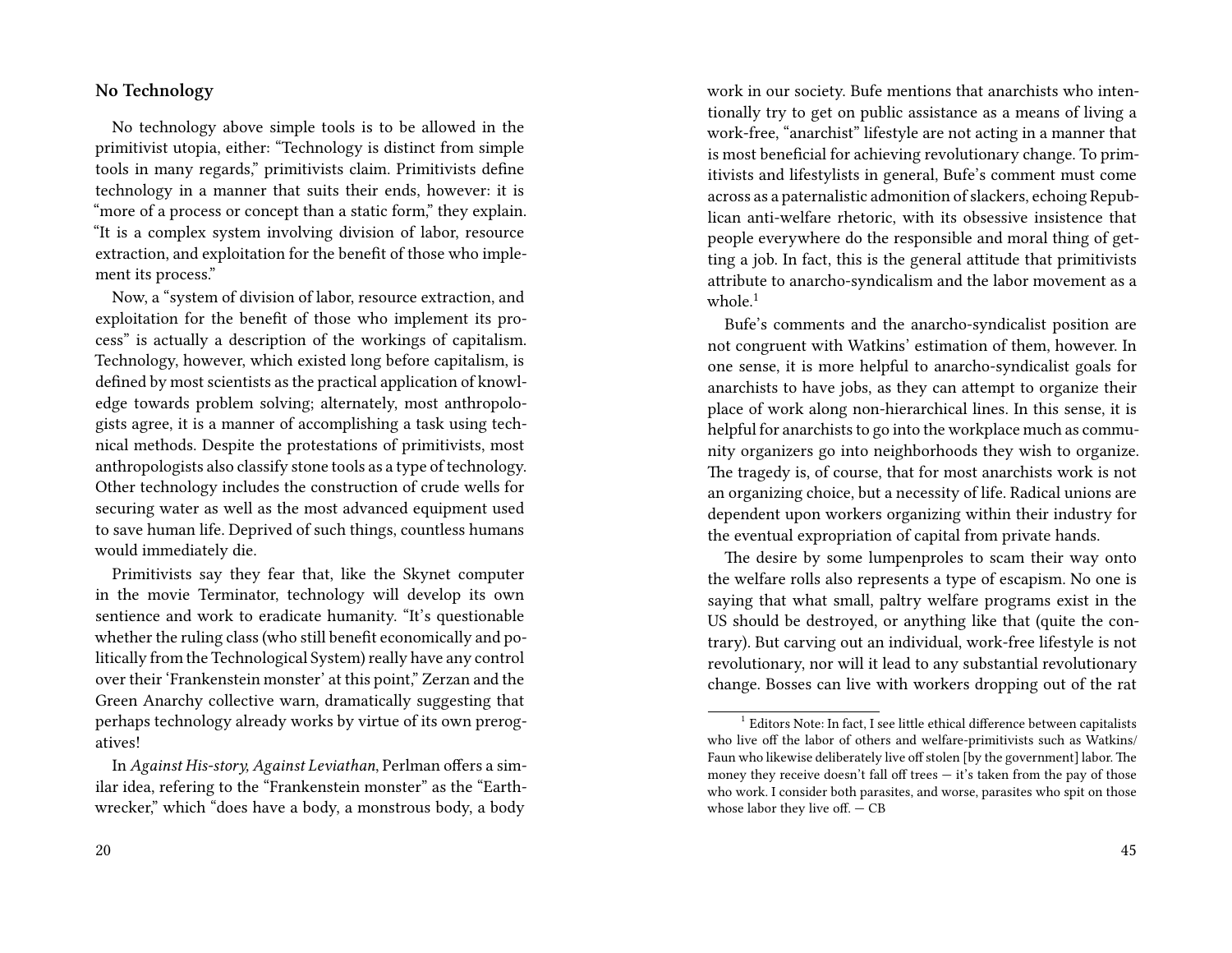ist's, is that people require external compulsion to work. Without such external compulsion, primitivists say, no one would want to work in mines or do other unsavory jobs. Kropotkin addressed this old canard in "Anarchist Communism":

As to the childish question, repeated for fifty years: "Who would do disagreeable work?" frankly I regret that none of our savants has ever been brought to do it, be it for only one day in his life. If there is still work which is really disagreeable in itself, it is only because our scientific men have never cared to consider the means of rendering it less so: they have always known that there were plenty of starving men who would do it for a few pence a day.

Work can be made more pleasant when the bosses are chased out and when workers themselves administer their workplaces; all resources previously controlled by capitalists would be in the hands of the public. Primitivists who do not wish to work in such a society would not be forced to do so, and it would be up to individual communities to decide whether to give primitive idlers portions of a surplus they did not help produce. (Of course, given that such a society could only occur through a revolution stressing principles of solidarity and mutual aid, it is likely that primitivist non-workers would indeed find themselves supported by their despised workerist cousins.) Until such a state of affairs, however, anarcho-syndicalism places no special blame on people who try to avoid work, unless they do so in a manner that unduly hurts their working class brethren. Anarchists believe that the most important work to be done in the period we are in now is the work of organizing people to overthrow the state-subsidized capitalist system.

Feral Watkins refers to Chaz Bufe's "Listen, Anarchist!" as evidence of how anarchists feel about those who try to avoid that has become more powerful than the Biosphere. It may be a body without any life of its own. It may be a dead thing, a huge cadaver. It may move its slow thighs only when living beings inhabit it. Nevertheless, its body is what does the wrecking." Perlman presents the possibility that humans may control the "Earthwrecker" — but then again, he suggests, maybe they don't! ("It may [my emphasis] move its slow thighs only when living beings inhabit it'  $-$  a pretentious sentence in which it is difficult to find any real meaning.)

It's interesting that primitivist activists regularly employ the "Frankenstein monster" to make mass-produced journals (viz., *Green Anarchy Magazine*, electronically reproduced on the web) and web sites (viz., www.insurgentdesire.co.uk), and to participate in e-mail discussion lists. Anecdotally, this author can vouch for having met many primitivists who enjoy their Playstations in their heated apartments, rent DVDs (Fight Club, Instinct, Matrix, Terminator), and otherwise gladly partake in privileges unavailable to real-world tribes people. Delicately shielded from "robusticity"-causing conditions (the elements, in other words), they pontificate on how everyone else ought to give up their amenities. Presumably, primitivists are waiting for everyone else to go primitive first. When asked by a reporter if the fact that he watches television might make him a bit of a hypocrite, John Zerzan weakly offered, "Like other people, I have to be narcotized."

Elsewhere, George Bradford refers to the "Frankenstein monster" of technology as "the industrial hydra"; Zerzan dubs it the "everywhere-triumphant Megamachine"; and Theodore Kaczynski simply cites the "technological system" as if it were a social order unto itself. The intellectual laziness of these concepts is apparent in how they gloss over the particular class relations of statism/capitalism. In the capitalist system, it is true that capitalists direct much technology towards misanthropic ends-demonstrating that it is class rule that determines how technology is applied, and not vice versa. Due to the poverty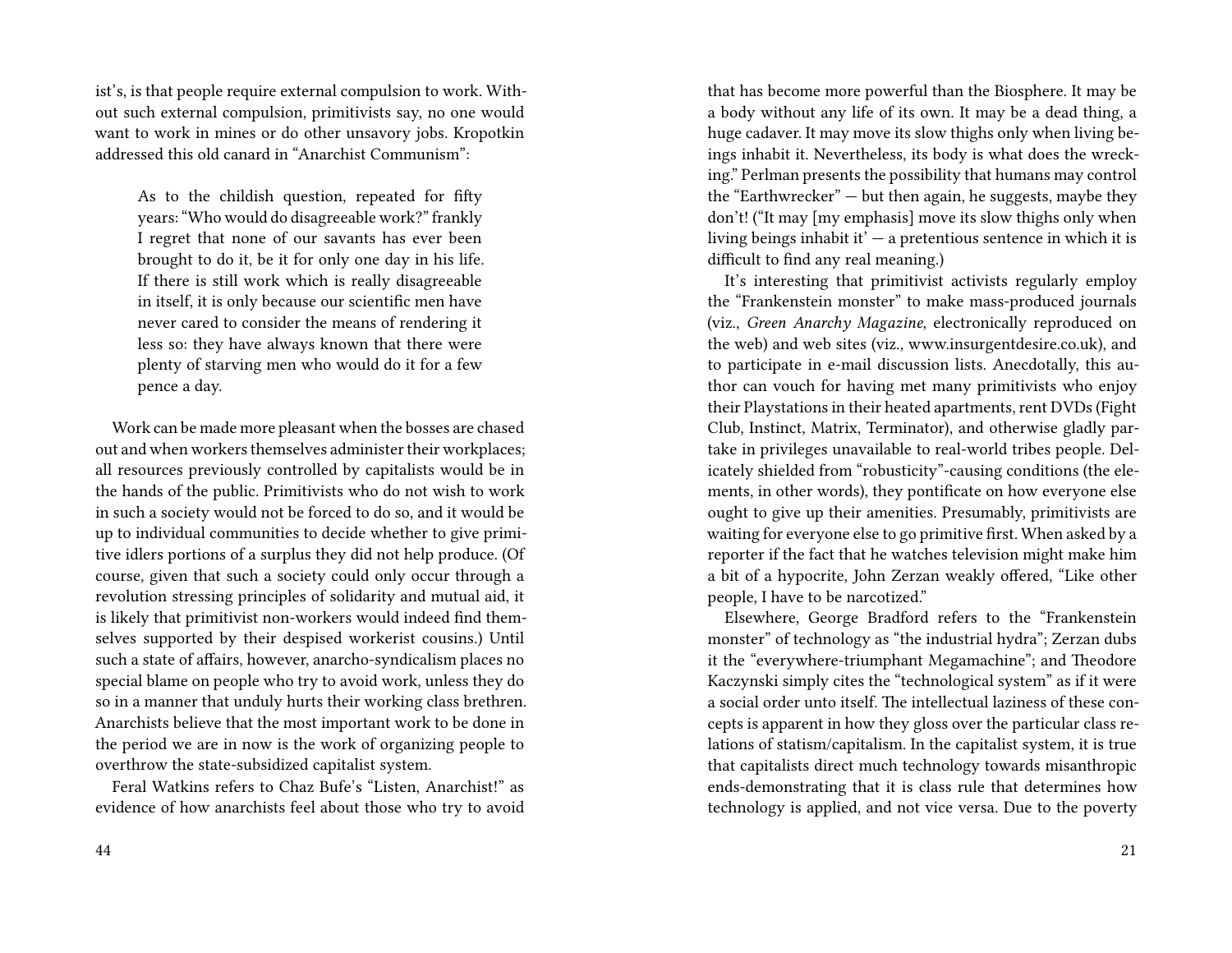of their analysis and intellectual sloppiness, however, primitivists cannot make even such obvious distinctions, and condemn technology wholesale.

Of course, harmful technology is just that  $-$  harmful. It is hard to imagine a positive use for nuclear weaponry, for example, or for biological and chemical weapons. But primitivists have a long way to go to convince the public that technology invariably entails coercive social relations ("invariably" is a word that merits some reflection here). They also have a long way to go to convince us that people like physicist Stephen Hawking should be left to die (in Social Darwinian fashion) simply because they require technology to live. As well, John Zerzan's reading glasses would have to be cast aside in a primitivist society, as would the lens-crafting technology that enables others with eyesight as bad as his to see.

Let us not play around with these concepts idly. When primitivists advocate eliminating technology, they advocate the wholesale slaughter or starvation of billions, of humans worldwide.

#### **No Agriculture**

Zerzanite and Green Anarchy primitivists would prevent the domestication of food and animals as well. Domestication of crops began around 12,000 years ago in the Near East, marking the shift from nomadic hunter-gatherer lifestyles — which most primitivists like — to more sedentary, settled social formations, which most primitivists dislike. According to the Green Anarchy collective, growing crops "was the first mistake in the series leading to modernity."

"Agriculture must be overcome, as domestication," Zerzan writes in "On the Transition: Postscript to Future Primitive." Rather than enjoy huge, equitably distributed agricultural surpluses, as classical anarchists like Peter Kropotkin would have for humanity, primitivists would have people form into hunterlatter sort of work is valued by anarcho-syndicalists. The work of ruling and exploiting is not.

"Those who manage to avoid work are the moral scum of capitalist society  $-$  parasites off the working people," Faun writes, stating also that anarcho-syndicalism views shirkers in the same light. Those who do absolutely no 9-to-5 type work in our current system may or may not be acting in a manner that is conducive to revolutionary goals, however. Most anarchosyndicalists would rather someone not work at all, than work as a capitalist or as a police informant, for example. A hatred of work in our current system is understandable; indeed, it is this hatred that fuels the anarcho-syndicalist desire for revolutionary change. This is hatred of work as it must be conducted in the statist/capitalist system wherein the mass of people work to enrich a few at the expense of themselves, their talents, and their own self-actualization.

Work in a primitivist society would consist of foraging, hunting, gathering, cooking, seeking or constructing shelter, etc. Just as primitivists claim they would not force anyone to engage in this sort of work, leaving idlers to go it alone or die, so too would anarcho-syndicalists not force anyone to work in a post-capitalist order. But in an anarcho-syndicalist society, surpluses would be more likely to abound, thereby enabling non-workers to be cared for. In the primitivist utopia, surpluses would be guaranteed not to exist  $-$  indeed, they are posited as authoritarian — leaving many to suffer and die. (Remember, primitivists claim that "the emergence of surplus … invariably [my emphasis] involves property and an end to unconditional sharing" — surpluses are therefore to be avoided, not welcomed.)

Anarcho-syndicalists can also envision a time when work is shorter, more pleasant, more efficient, and more productive than it is now, leaving plenty of time for leisure, if work itself is not counted by workers as being indistinguishable from leisure activity. The primitivist notion, much like the capital-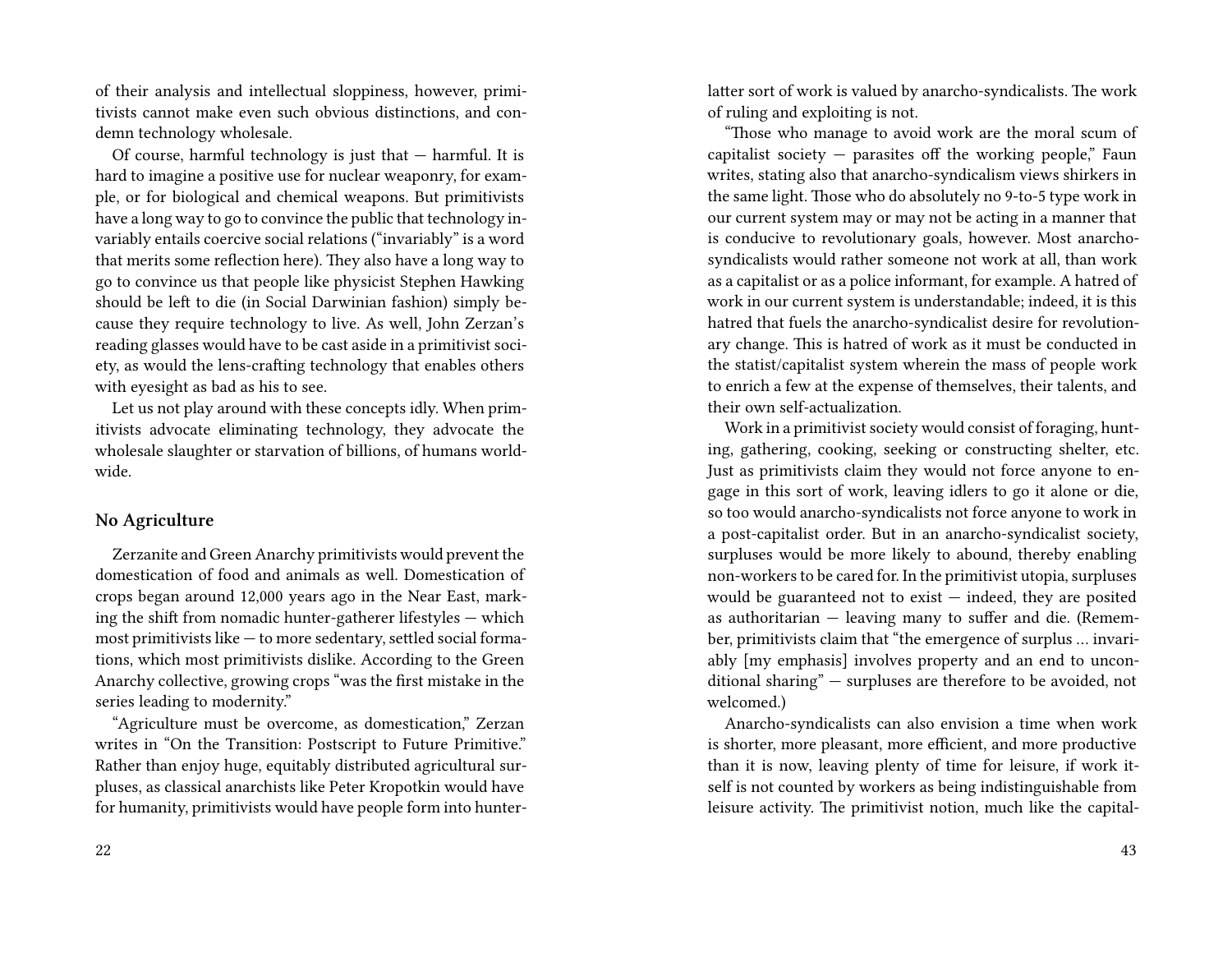Production that satisfies the greatest amount of human need with the least human expenditure is a worthy goal for anarchosyndicalists. Production that fattens profit margins the handsomest, with the least attending social responsibility, is what business owners value. These are radically different priorities. Capitalists believe in progress towards whatever will help them make money: technological progress that eliminates paid or potentially dissident labor is hailed as "progress." Disemployment and environmental ruin are "progress."

But to anarcho-syndicalists, this is the opposite of progress; to anarcho-syndicalists, "progress" is meaningful to the extent innovations occur that help feed, house, clothe, etc., the greatest number of humans with the least amount of human labor, the least use of natural resources, and the least amount of environmental damage. Innovations that expand the scope of human freedom and aid in worker self-management (i.e., human self-determination), are seen as progressive. Capitalists have no interest in this sort of progress, as it is not profitable. Primitivists do not acknowledge this obvious, basic distinction, as to do so would deprive them of a useful straw man.

"Essential to production and progress is work," Faun continues, "and so the bourgeois highly value work — and, contrary to the image painted by 'radical' labor propagandists, it is not uncommon for capitalists to work many more hours than industrial workers, but it's organizational rather than productive work"

Police informants may also work many more hours than industrial workers, but this is not the sort of work that anarchosyndicalists value. Again, it is not simply work as an absolute that is valued, but the kind of work. "What type of work is it, and to what ends is it being conducted?" the anarchosyndicalist asks. There is work that is harmful to the working class — such as the "work" of exploitation and of managing and there is work that is productive and useful to society. The

gatherer units and forage for wild, naturally occurring fruits and vegetables. This immediately presents a dilemma, as John Johnson notes in *Imagine* in "Zerzan-Buffoon": what if a rebellious hunter-gatherer "thought, 'Hey, I like strawberries; I sure wish there was a way to get them more regularly than just having to stumble across them in the wild'"? In order to preserve primitivist society, primitivist police would have to root out this kind of dissidence immediately. Cultivation of crops would have to be banned.

Again, let us reflect soberly on the consequences of the belief that agriculture ought to be eliminated: Deprived of agriculture, the majority of the global population would immediately perish.

Given these three criteria alone, it is clear that no existing society could be called primitivist. In fact, it is not clear that any culture we have knowledge of accords to such strict ideals. Societies lacking language, agriculture, and technology are few and far between. Even the living, non-industrial tribes that primitivists regularly cite in their analyses-such as the !Kung Bushmen of Africa (see Future Primitive, Perlman's *Against His-story*, or Bob Black's "Primitive Affluence," for example) – speak a type of language. And even if the !Kung do not employ technology as primitivists define it (an important distinction, since primitivists define it to suit their agenda), or domesticate animals, there are other respects in which aspects of theirs and other tribal lifestyles are not anarchistic or desirable for others.

# **4. Realities of Tribal Lifeways**

According to anthropologist Lorna Marshall, whose research on the !Kung has been reported by the primitivistbeloved Marshall Sahlins, "Except for food and water (important exceptions!) … they all had what they needed or could make what they needed." Marshall's notation that food and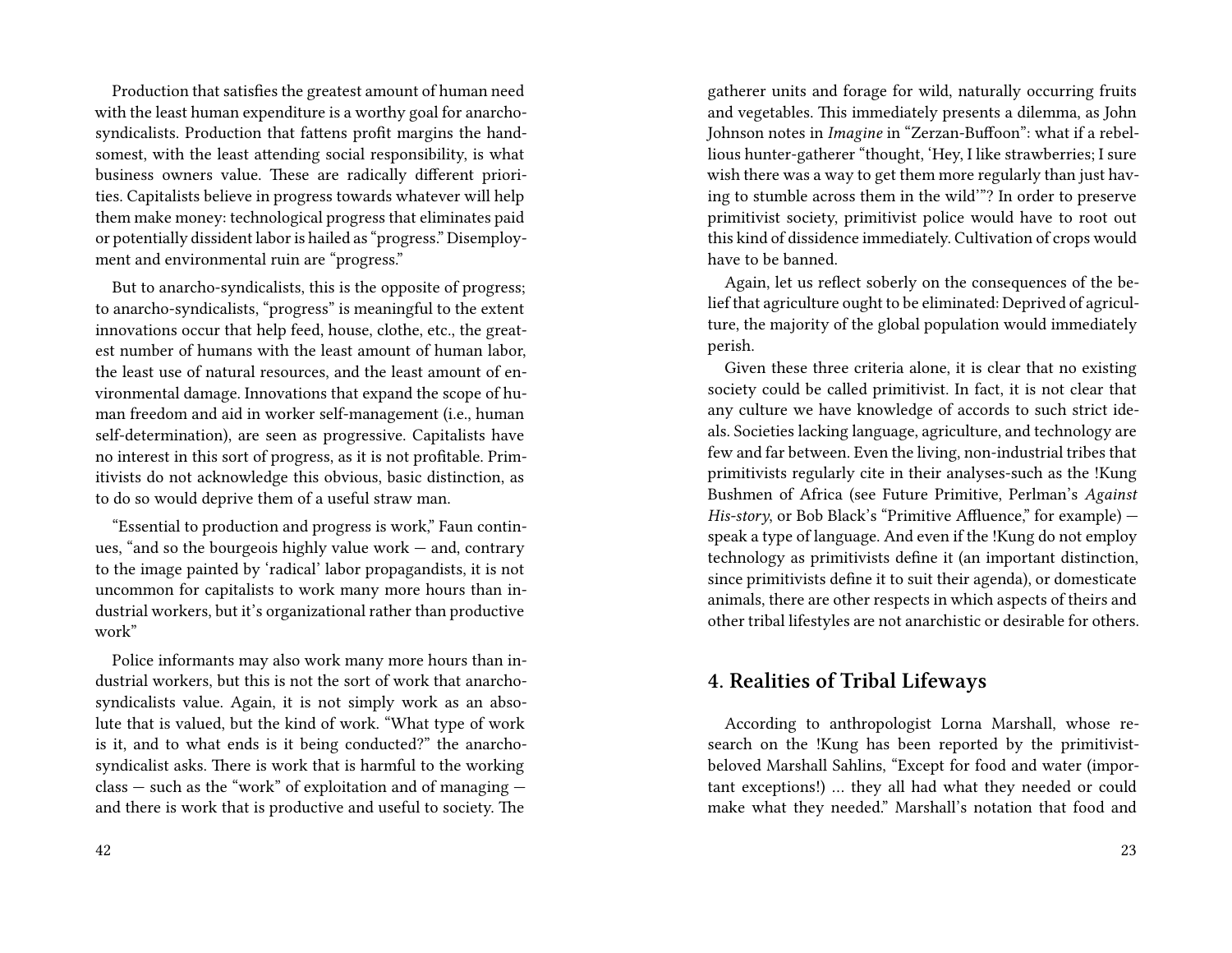water can be "important exceptions" to primitive "affluence" is well taken. *Fifth Estate*'s George Bradford compassionately concedes that "primal humans" are "capable of experiencing occasional hunger" but reassures us that they "sometimes [chose] hunger to enhance interrelatedness, to play, or to see visions." It remains to be seen how well the primitivist notion of "hunger as a means of play" will catch on with the modern public.

Furthermore, anthropologist Edwin Wilemsen notes that living !Kung cultural practices observed by anthropologists such as Marshall Sahlins or Lorna Marshall are themselves the product of millennia of adaptation: the !Kung used to hunt elephants, practiced horticulture and other types of farming, and had skirmishes with chiefdoms in eastern Africa that drove them into their current habitat (the Kalahari Desert), where they are observed by contemporary researchers. This is contrary to what Fredy Perlman implies in a statement that "the !Kung people miraculously survived into our own exterminating age." Of course, it is technically true that the !Kung have survived, as have Native Americans and Aborigines, but Perlman implies the !Kung are a kind of living anachronism whose tribal ways preserve life in "the natural state." As well, University of Illinois-Chicago anthropologist Lawrence H. Keeley notes that the !Kung "homicide rate from 1920 to 1955 was four times that of the United States and twenty to eighty times that of major industrial nations during the 1950s and 1960s." Far from representing a pristine picture of "primitive man," in other words, !Kung society, as any other, has changed over the centuries to adapt to changing needs. This all underscores the point that existing hunter-gatherer tribes do not necessarily provide a window back into time.

In this regard, amateur primitivist pseudo-anthropology warrants a strong caution from Kenneth L. Feder, a practicing anthropologist at Central Connecticut State University. He writes that knowledge of early human "social systems — how they related to each other within groups, how they defined

Capitalism breeds excess because it is itself excess. From the working class point of view, the existence of capitalists is excessive and unnecessary; capitalists are a superfluous class of people whose elimination (as a class — not as individuals!) would increase efficiency and freedom. But then, the primitivists have no working class point of view. In fact, they show disdain to the idea that there is a meaningfully distinct working class perspective. (Of course, primitivists do slip up and refer to a "working class" fairly often, but it is not informed with any definite meaning; it is used in the same casual sense that *The New York Times* might occasionally refer to an American "working class.")

It may seem as if we are splitting hairs here, in the critique of how Faun defines capitalism. But Faun's failure to grasp the simple authoritarian dynamic that makes "capital" what it is reveals the poverty of the primitivist philosophy. Anarchists see private property in the means of production  $-$  "capital"  $-$  as a manifestation of the broader problem of authoritarianism. To anarchists, the particular type of authoritarianism that capital represents is itself the defining characteristic of capitalism. If for primitivists the defining characteristic is simply an "excess production" of privately owned means of production, then they have no meaningful anti-authoritarian analysis of our current economic system.

Faun claims that anarcho-syndicalists have core values in common with capitalists. The "values which are essential to capitalist expansion are production and progress," he says. "Anarcho-syndicalists embrace…these capitalist values," he maintains. Zerzan and others make similar arguments, claiming that leftists blindly adhere to notions of progress as well. "Production" and "progress" taken out of context, however, could apply to almost anything. The question is, for anarchists, production of what and under what conditions? And, similarly, progress towards what? It is not enough to say that "production and progress" themselves are absolutely good or bad, devoid of context.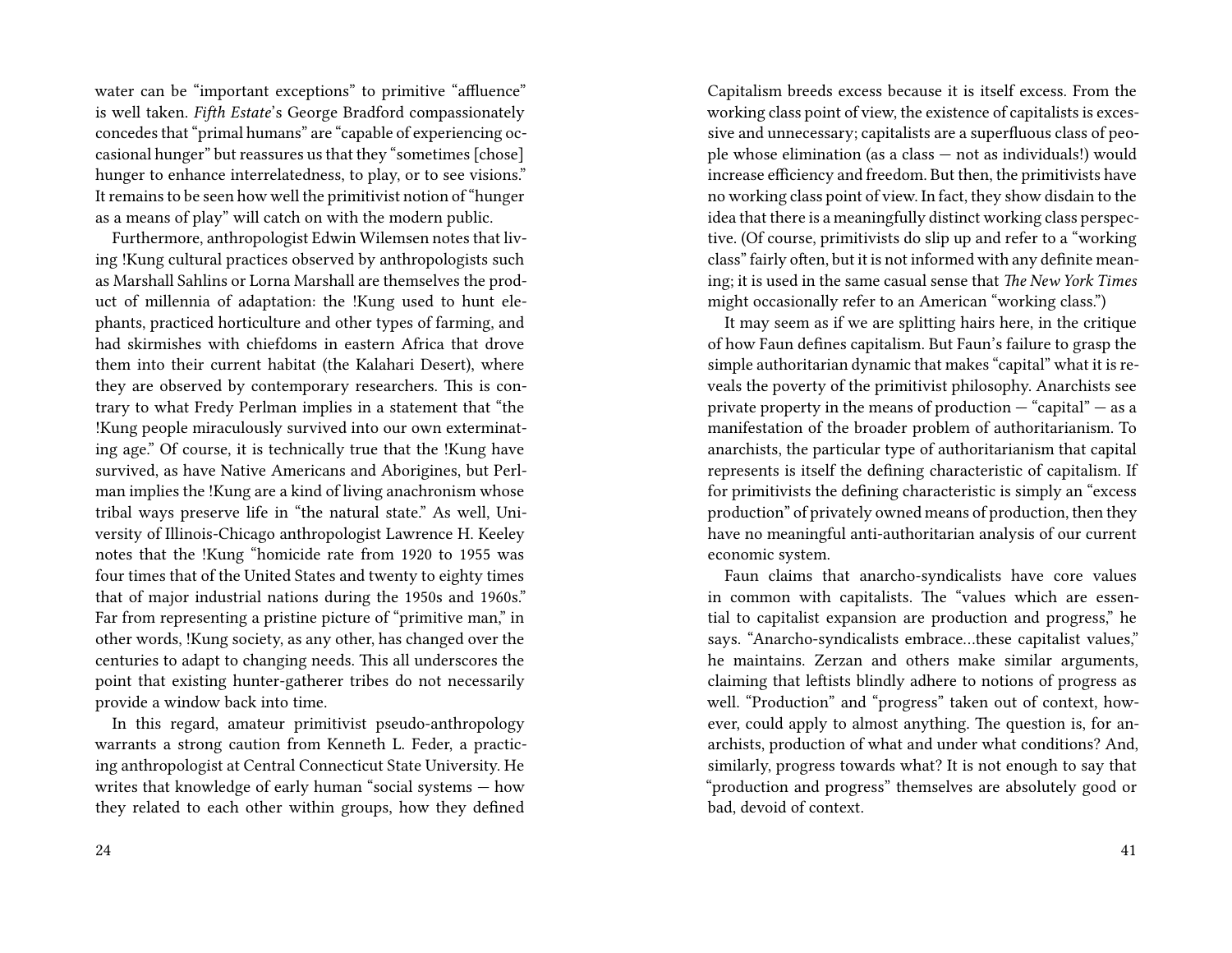ued economic expansion." It is true that the defining quality of capitalism is not the existence of capitalists — but neither is it the "production of excess capital." It is the fact of capital  $-$  of class property  $-$  itself. If capitalism is anything, it is the existence of capital. It is not the "excess production" of it. "Capital" is itself a form of property that presupposes a certain distribution of power: the power of some to control and dispose of the things others must have access to in order to survive. "Capital" is an authoritarian relationship between individuals, and this authoritarian relation is precisely the defining aspect of capitalism for anarchists. If the "production of excess capital" is the defining quality for primitivists, and not the authoritarianism that is inherent in "capital" itself, then in what sense are primitivists anarchists?

Now, if by "production of excess capital" Feral Watkins really meant "extraction of surplus value," then again he is not engaging in a primitivist analysis but simply an old Marxist one. If, however, he really means that capitalism is defined as production of excess capital, then we have to ask: what is the significance of this production of "excess capital," and who is I such production bad for? And, for that matter, how much capital is the "right" amount of capital to be piled up before "production of excess capital" begins?

For capitalists, there is no such thing as an excess of capital. They can never have enough. And they can certainly not be sated to a degree where they feel they have an "excess" of it. After all, that is what makes them capitalists. The more, the better. For them, there is always a shortage, no matter how much they have, and that is what drives them to expand their businesses and to accumulate ever more. There is no "excess" in their logic. Rather, there is always slightly less than is needed to sate their appetite.

For workers, however, who labor under the command of capitalists, the term "excess of capital" is a redundancy. The mere fact of capital is an excess. Its simple existence is a superfluity. 'family,' who they considered suitable mates-is, perhaps, forever out of reach. We are relegated to using living primates or hunting and gathering groups of human beings, neither of whom should be considered all that reliable as models for prehistoric hominid behavior." But trifles such as scientific knowledge do not prevent the Green Anarchy collective from proclaiming that prior to 8,000 B.C.E. "a natural state of anarchy … had prevailed for about 2 million years."

Thanks to research by other historians, archaeologists, and anthropologists, we know that other non-industrialized peoples besides the !Kung did not always live in egalitarian social formations, either. For example, he 500 nations that existed in North America before 1500 represented a diversity of cultural, political, and economic systems. Some native societies were resolutely patriarchal, such as the Powhatan Confederacy that settlers at Jarnestown, Virginia encountered in the 1600s. Others incorporated matriarchal and democratic aspects of governance into tribal life; Iroquois women, for example, made most of the important decisions in their society. (A matriarchal society, it is important to remember, is still of course a hierarchical society.) Moreover, Native Americans domesticated corn and tobacco, eventually teaching Europeans how to grow them. These facts are important for those attempting an honest evaluation of non-European tribal lifeways. It is impossible to abstract the estimated 12,000 native cultures of the "New World" before 1492 into one composite "noble savage" or "primitive man" type.

Of course, native tribes did not live in a nation-state system such as Europeans developed, nor did they have property rights as Europeans conceived of them. However, natives did fight back when they felt settlers encroached too far inland. In other words, many tribes apparently held some basic notions of territoriality, evidenced not only in skirmishes with Europeans but in inter-tribal conflicts as well.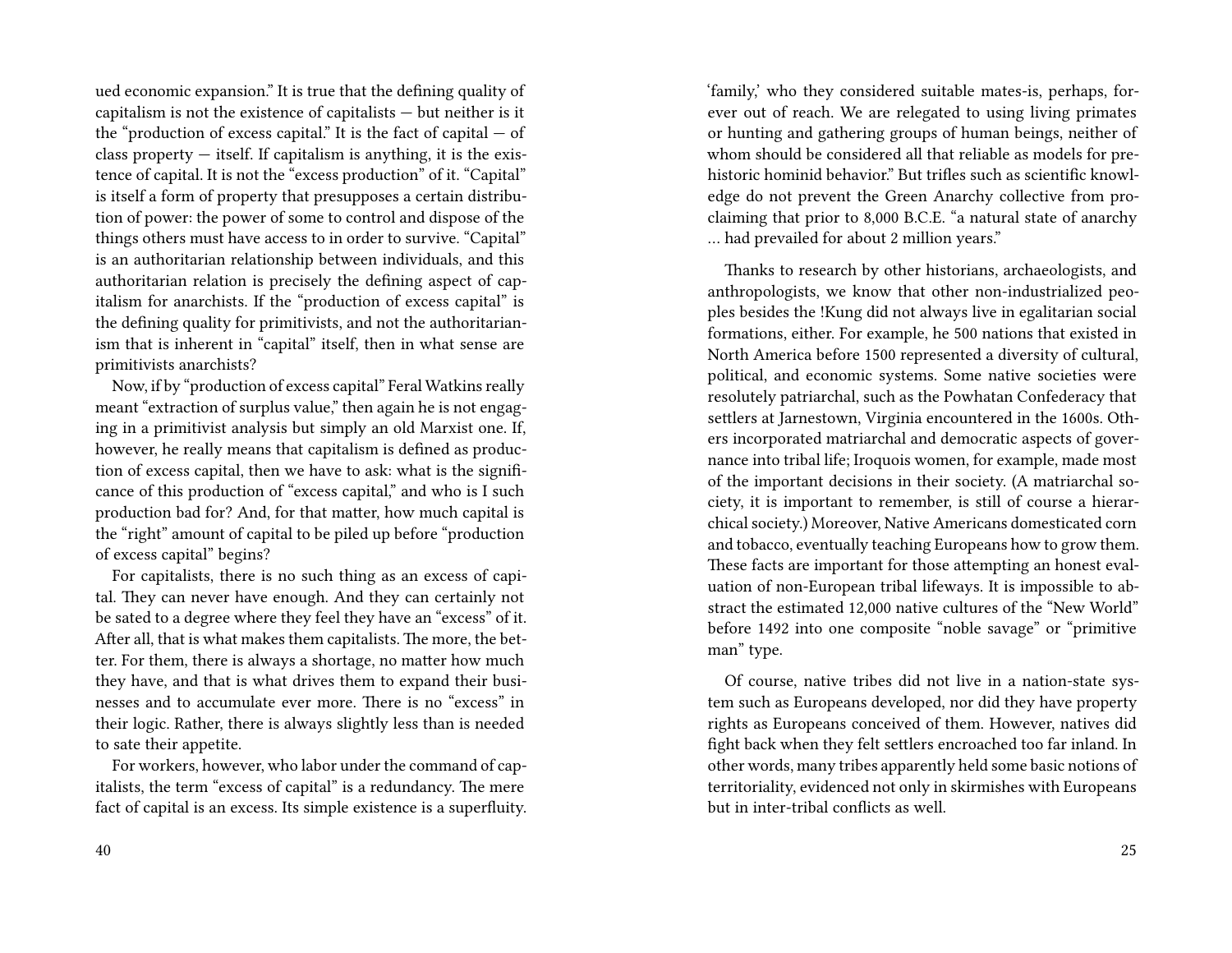Most, if not all, native societies practiced some type of religion. The rich variety of Native American creation myths is known to many. Anarchism, by contrast, has traditionally posited atheism  $-$  in fact, antitheism  $-$  as the only belief system congruent with the scientific understanding of reality. This is also quite opposed to primitivist icon Ted Kaczynski's belief in "the Grandfather Rabbit, the grandfather who was responsible for the existence of all other rabbits." Kaczynski notes this supernatural being "was able to disappear, [and] that is why you couldn't catch him and why you would never see him… Every time I shot a snowshoe rabbit [in the wild], I would always say 'thank you Grandfather Rabbit."' Similar pagan beliefs (or delusions) were widely held by other hunter-gatherer cultures.

Of course, this does not mean that anarchists wish to forcibly impose atheism on others. In an anarchist society, people would be free to believe whatever they wanted. But an anarchist society worthy of the name would not allow those holding religious beliefs to impose them upon others, nor would religious beliefs be allowed to influence decisions of production and distribution. Although individual belief in mystical forces would be tolerated, most anarchists would probably continue to criticize the irrationality of those who believed in the supernatural. The cultural climate of most Native American societies was far from atheist or irreligious; in fact, tribal belief systems often served to legitimize the unequal distribution of power between tribal members, and permeated almost every aspect of everyday life.

Before European influence, many native systems of exploitation were already in place, as well. The Mexica (Aztec) Indians of Central America, for example, who began as roving bands of mercenaries, had by 1400 established a broad empire centered on the worship of the war god Huitzilopochtli. The Mexica exacted tribute from subjugated villages and sacrificed as many as 20,000 humans per year to their imperial deity. The Incas built an empire in South America that was even larger than

sion, a "workerist" hell "even more" bourgeois than capitalism. This being the case, surely for the primitivists the defeat and attendant slaughter of the "bourgeois" Spanish anarchists was a relief, as no consistent anarchist could ever want a system set up by those "maybe even more" bourgeois than the capitalist class.

Ironically, Feral Watkins introduces his essay with a brief depiction of the historical development of capitalism that could have come from the pages of Marx. He refers to the period of "liberal bourgeois" revolutions in the late  $17<sup>th</sup>$  to early  $19<sup>th</sup>$  centuries. "This period was the uprising of the bourgeoisie against the feudal system and the power of the Catholic Church," Faun informs us. The irony in Faun's description lies not in the fact that it is incorrect  $-$  in fact, it is accurate to say that the revolutions of this period did upset old feudal orders and replace aristocracies with sham, bourgeois democracies — but because it shows that, try as they may, primitive post-leftists cannot escape a left-wing analysis.

Anti-left primitivists assail anarcho-syndicalists for engaging in an analysis that they say is mired in musty old leftist terms and concepts, for example. Feral Faun's interpretation of the liberal bourgeois revolutions of the Enlightenment, however, is pretty much straight up historical materialism (Marxism, in other words). Ironically, without leftist concepts buttressing them, primitivists could not write their "anti-left" diatribes. Likewise, Faun repeatedly uses terms like "bourgeoisie" that also reek of ancient leftism. Most modern anarchists refuse such terms precisely because they reek of Old Guard, Party dogmatism. (Rather than speak of the "bourgeoisie," for example, many anarchists find it more useful to note the operations of multi-nationals and the corporate elite.)

Faun then makes one of the more horrible mistakes in his essay: he claims that "the defining quality of capitalism, as compared with other economic systems, is not the existence of capitalists but the production of excess capital allowing for contin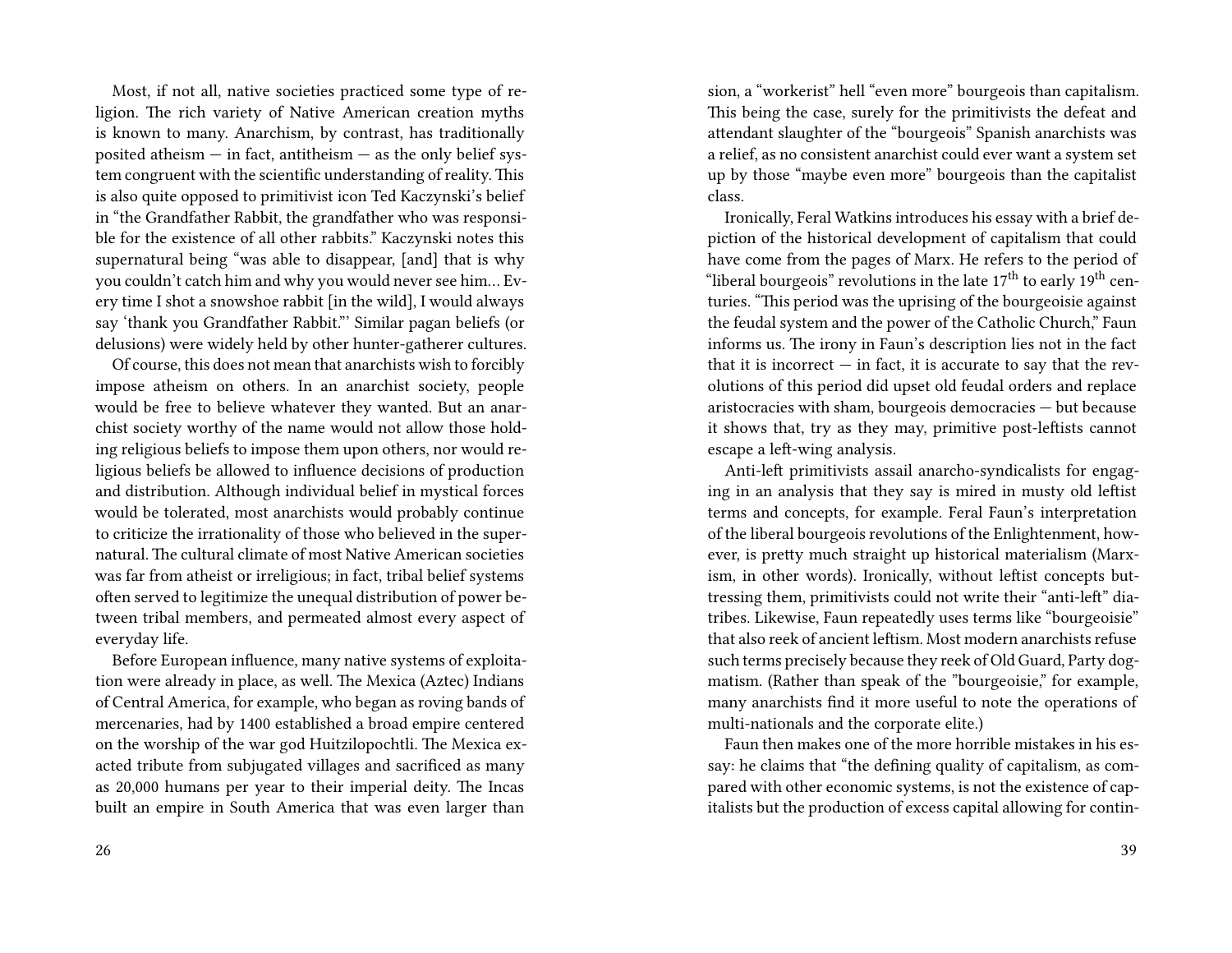syndicalists do not significantly differ from those of the more radical of the bourgeois liberal theorists, and their project, upon examination, proves to be merely the extension of the liberal project." It is unclear what Faun/Watkins means by "merely an extension of the liberal project," save that this is supposed to be bad. Indeed, most anarchists agree that the birth of anarchism owed much to the Enlightenment. "With the development of industrial capitalism," Noam Chomsky writes in Daniel Guerin's Anarchism, "a new and unanticipated system of injustice, it is libertarian socialism that has preserved and extended the radical humanist message of the Enlightenment and the classical liberal ideals that were perverted into an ideology to sustain the emerging social order." Anarchists do not deny that power-holders pay lip service to Enlightenment ideals while engaging in behavior that contradicts them.

Overall, Faun/Watkins' critique of anarcho-syndicalism is a good example of the primitivist critique of class struggle anarchism. To Feral Faun and other primitivists, anarchosyndicalism was never an authentic revolutionary tendency to begin with. How could anarcho-syndicalism ever be revolutionary if it has "bourgeois origins"?

Indeed, Faun's essay castigates the behavior of the Spanish CNT during the Revolution of 1936 as "truly disgusting." Neglecting the fact that it was only some members of the CNT that made (easy-to-see-in-hindsight) mistakes, even those anarchists that do not consider themselves anarcho-syndicalists are inclined to agree that if ever there was an anarchist revolution, it was in Spain in the late 1930s. But not for Faun and other primitivists. To them, the broad working class movement against Spanish fascism was itself bourgeois, "maybe even more" bourgeois than the bourgeois resistance itself, representing no real libertarian alternative for the Spanish people, even if it was what a majority of them preferred. According to the primitive take on the conflict, what the workers themselves wanted in the face of Franco's dictatorship was a deluthat of their Central American cousins. Of course, European societies were (and are) bloodier on a mass scale, and certainly more expansive, as history has clearly shown. These are facts that need not be forgotten in any honest evaluation of other social systems. But neither should they lead us to idealize other social systems.

Zerzan and other primitivists often claim that pre-civilized social groups enjoyed lifestyles of ease, relatively free from disease and hardship. For example, the Green Anarchy collective writes, "Prior to civilization there generally existed … strong health and robusticity." Before European civilization, however, it is not clear that many natives always enjoyed either, let alone both. Historians James L. Roark, Sarah Stage, and others write: "At one site in western Kentucky, which dates to about 2500 to 2000 BC, archaeologists found enough burials to allow them to calculate that the life expectancy at birth for these Woodland people was slightly over 18 years." According to estimates by researchers at the UCLA Gerontology Research Group, Homo sapiens' average life expectancy 50,000 years ago was 10 years, owing to death by disease, predators and accidents. In addition, hunter-gatherers developed other ailments associated with their lifestyles: at one Hopewell site dating to about 100 B.C.E., excavations revealed that hunters "tended to have arthritis of the elbow associated with stress to the elbow joint from using spear throwers." Of course, in a primitivist society such painful conditions would simply have to be endured.

Additionally, the mound-building peoples of the Mississippian culture developed forms of hierarchy and domination as well:

One Cahokia burial mound [dating to approx. 1000 C.E.] suggests the authority a great chief exercised. One man — presumably the chief — was buried with the dismembered bodies of several people, perhaps enemies or slaves; three men and three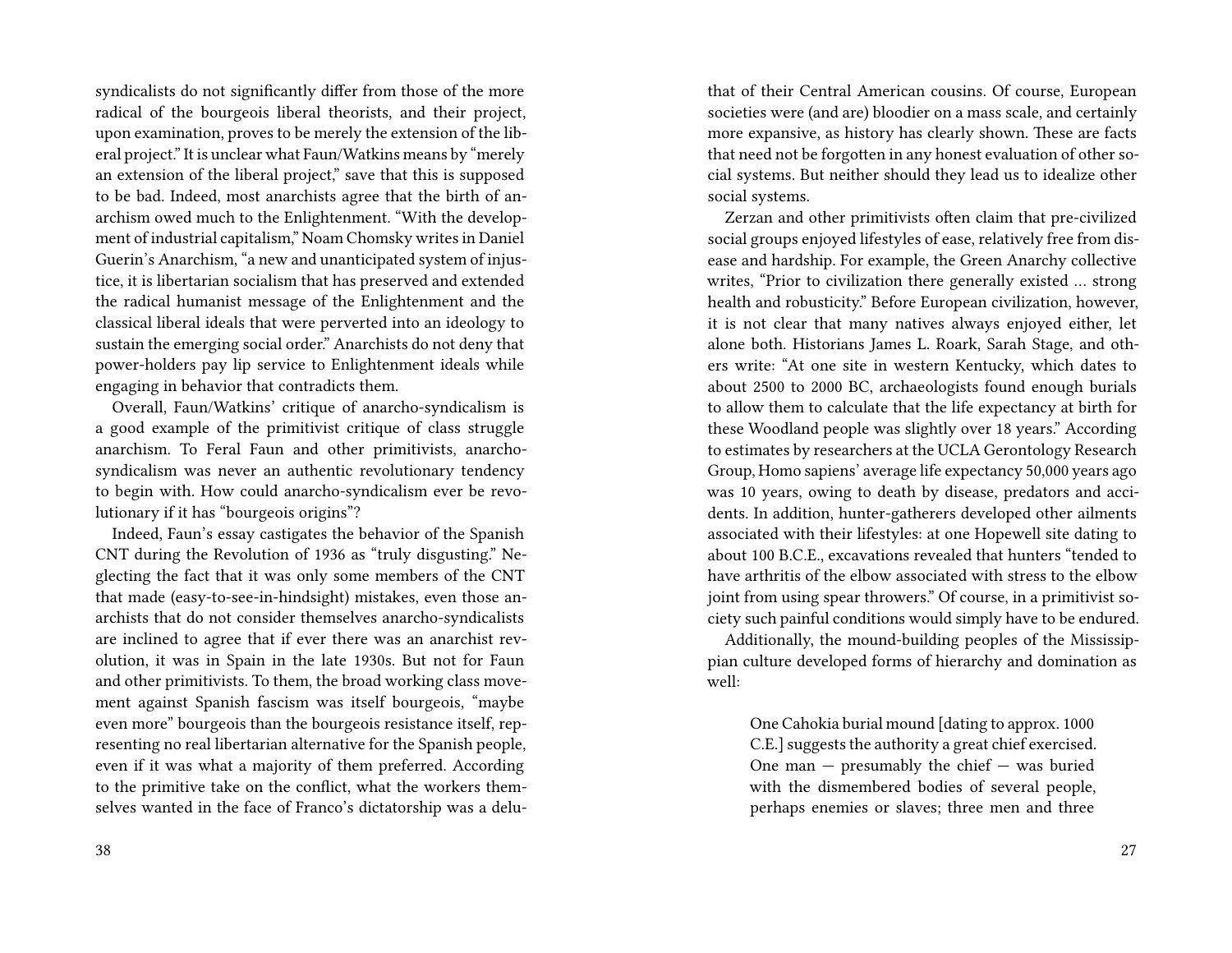women of high status, perhaps the chiefs relatives; four men, perhaps servants or guards, whose heads and hands had been cut off; and fifty young women between the ages of -eighteen and twentythree who had evidently been strangled. Such a mass sacrifice shows the power a Cahokian chief wielded and the obedience he commanded.

In *Running on Emptiness*, Zerzan claims, 'The foraging Comanche maintained their non-violent ways for centuries before the European invasion, becoming violent only upon contact with marauding civilization." But in *War Before Civilization*, according to John Johnson, anthropologist Lawrence H. Keeley produces evidence that "Contrary to arguments that tribal violence increased after contact with Europeans, the percentage of burials in coastal British Columbia bearing evidence of violent traumas was actually **lower** after European contact (13 percent from 1774 to 1874) than the very high levels (20 to 32 percent) evidenced in prehistoric periods." Additionally, it is known that even without European help Comanches harassed Wichita settlements in present-day Texas into the 18<sup>th</sup> century. The Wichita had themselves moved to the Red River area by the 1700s to escape hostile Osage Indians in the Midwest.

A side note is in order before continuing: Some primitivists may protest that focusing on the less-than-romantic realities of native tribal history "plays into the hands of" those who unjustly oppressed the American Indians. That is, by stating that natives engaged in internecine warfare or were mostly patriarchal, etc., one is merely "playing into the hands of' European conquerors, who highlighted native "savagery" in order to oppress them. This "plays into the hands of'-type argumentation stunts many discussions on the left, and so it is worth quoting George Orwell, who wrote:

Whenever A and B are in opposition to one another, anyone who attacks or criticises A is acKropotkin situated anarchism at the left wing of the socialist movement. Like Bakunin, Kropotkin believed that anarchism was a form of socialism, and that "socialism without liberty is slavery and brutality."

Additionally, primitivists often denigrate anarchosyndicalists as secret Marxist-Leninists (or even fascists!) who would reveal themselves truly as such if ever they "gained power." This is a rather curious charge, given that the social designs advanced by anarcho-syndicalists are designed to make it impossible that anyone could "gain power" over others.

The primitivists' chief complaint is that "workerist" anarchists romanticize work, while primitivists want to abolish it. Anarcho-syndicalists hold work on a sort of mystical pedestal, primitivists say, refusing to acknowledge that humans are more than simple "workers." (Actually, the problem is that anarcho-syndicalists do see that humans are more than mere workers, but that capitalists don't!)

Most direct of the primitivist assaults on anarchosyndicalism is Feral Faun's "The Bourgeois Origins of Anarcho-Syndicalism," available on the web (at www.insurgentdesire.org.uk) and as a pamphlet. Feral Watkins, published in A: AJODA and *Fifth Estate*, absurdly claims in his piece that "anarcho-syndicalists embrace the values essential to capitalism" and that anarcho-syndicalists do this "maybe even more than the bourgeoisie." How it is possible for those other than the actual bourgeoisie to do this is not explained; by definition, the bourgeoisie are the guardians and source of bourgeois values. If anarcho-syndicalists do this "maybe even more" than their bosses  $-$  the bourgeoisie  $$ then anarcho-syndicalists are a great danger indeed. It means they are even more reactionary than the actual power holders in this system!

The essay's main point is that "anarcho-syndicalism reflects bourgeois ideology" and that "values upheld by anarcho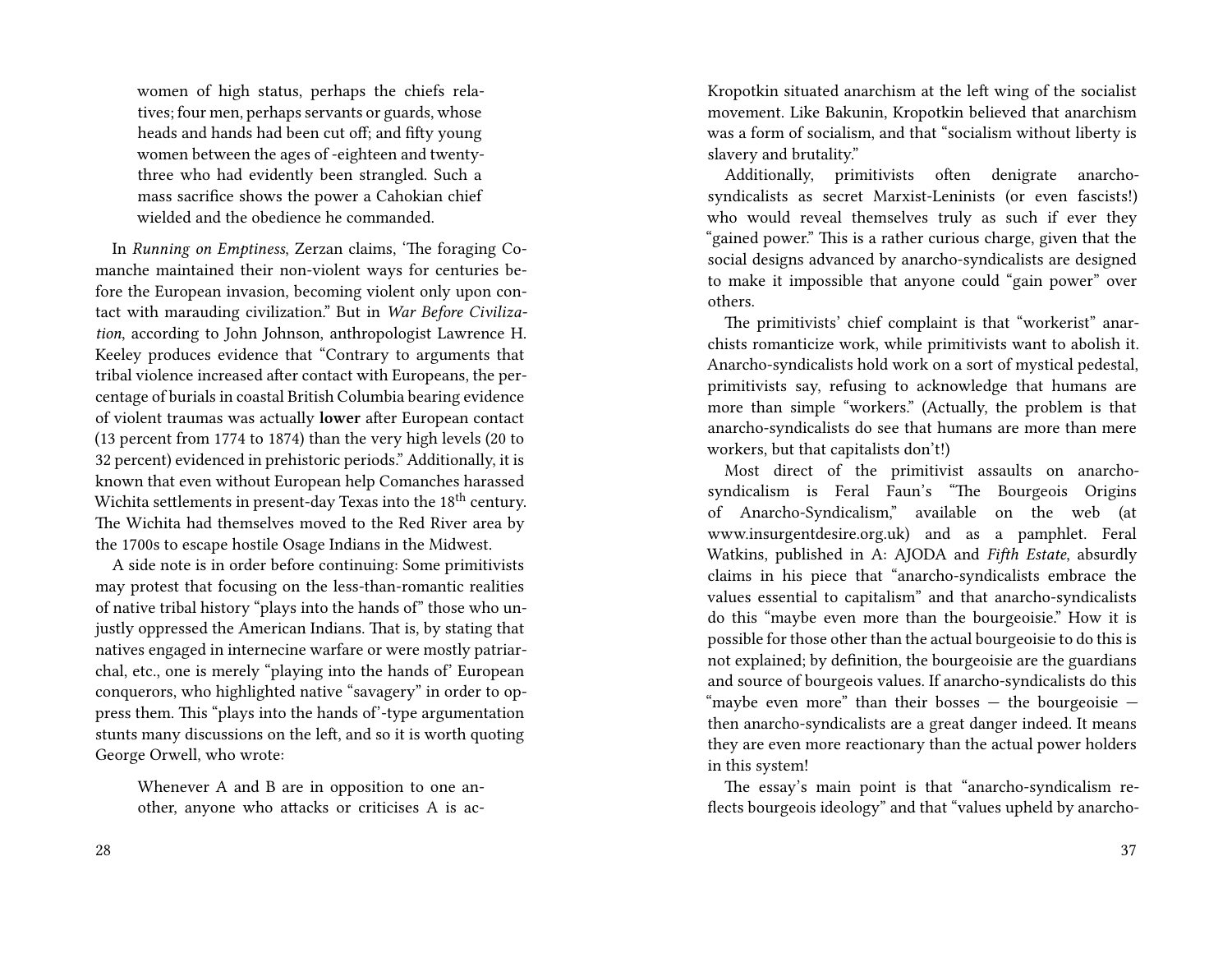appellation in the main from the book *Anarchy After Leftism*, written by known police informant and attorney Bob Black. In A:AJODA #48 (Fall-Winter 1999–2000), John Zerzan wrote under the "Post-Left Anarchy!" forum, identifying his brand of primitivism as a form of post-leftist thought.

The division within the anarchist movement between primitivists and other anarchists is particular to the U.S., where hipsters often claim any number of bizarre ideas under a rubric of "anarchism" to lend them a fashionable sheen. Where the anarchist movement exists elsewhere, however, one finds it informed with classical anarchist ideas of class struggle and selfmanagement. These same working class aspects of the anarchist movement, however, are often derided by American primitivists as reformist or "leftist." For them, leftism is quite as bad as rightism.

Of course, anarchists have always criticized the authoritarian left, because anarchists have always criticized authoritarianism. For instance, Voline's *The Unknown Revolution* and Emma Goldman's *My Disillusionment in Russia* are two wellknown examples of the anarchist critique of Leninist tyranny. The fate of the anarchist Spanish CNT-FAI at the hands of the Stalinist, nominally leftist Partido Comunista Espanola is known by most anarchists. Anarchist criticism of the practices of authoritarian leftists has come as much from actual experience as from theoretical disagreement. Bakunin and Marx debated constantly, defining for many the splits between libertarian and authoritarian leftism, and it's silly and dishonest to pretend that these differences are nonexistent or trivial.

The Green Anarchy Collective writes at Z-Net: "The two main failed and exhausted means or approaches towards change in recent times have been liberalism and leftism… Technology, production, hierarchy; government, ecological destruction, and ideas like 'progress' continue to go unquestioned by most who would identify with the left." The Green Anarchist proclamation to the contrary, traditional anarchists like Peter

cused of aiding and abetting B. And it is often true, objectively and on a short-term analysis, that he is making things easier for B. Therefore, say the supporters of A, shut up and don't criticize: or at least criticize 'constructively,' which in practice always means favourably. And from this it is only a short step to arguing that the suppression and distortion of known facts is the highest duty of a journalist.

For purposes of argument, we could say that Orwell's "A" above represents primitivism, while "B" represents apologists for European exploitation. (Of course, the argument of this pamphlet is on the side of neither A [primitivism] nor B [European exploitation], but rather on the side of "C" [an anarchist society].)

It is very important to recognize the stupidity and destructiveness of the "if you're not with us, you're on the side of our enemies" accusation. In the first place, a moment's reflection reveals that both sides in a dispute can easily hurl this canard at those who refuse to side with them. It also introduces an absurd contradiction: if both sides are correct that "if you're not with us, you're on the side of our enemies," those who refuse to take either side are guilty of simultaneously taking both sides. In practice, the only purpose of this accusation is to intimidate critics and to silence dissent. (It's very disturbing that anyone who calls him or herself an anarchist would ever stoop to such slimy tactics.)

Getting back to the question of the characteristics of primitive societies, it is known that European conquerors were far more brutal in their rape and plunder of native lands than almost any native societies ever were to each other. This fact, however, need not distort any accurate depiction of what tribal lifeways were really like. We deserve an honest picture of events; we gain no real understanding by filtering them through ideological biases. And from such an honest picture,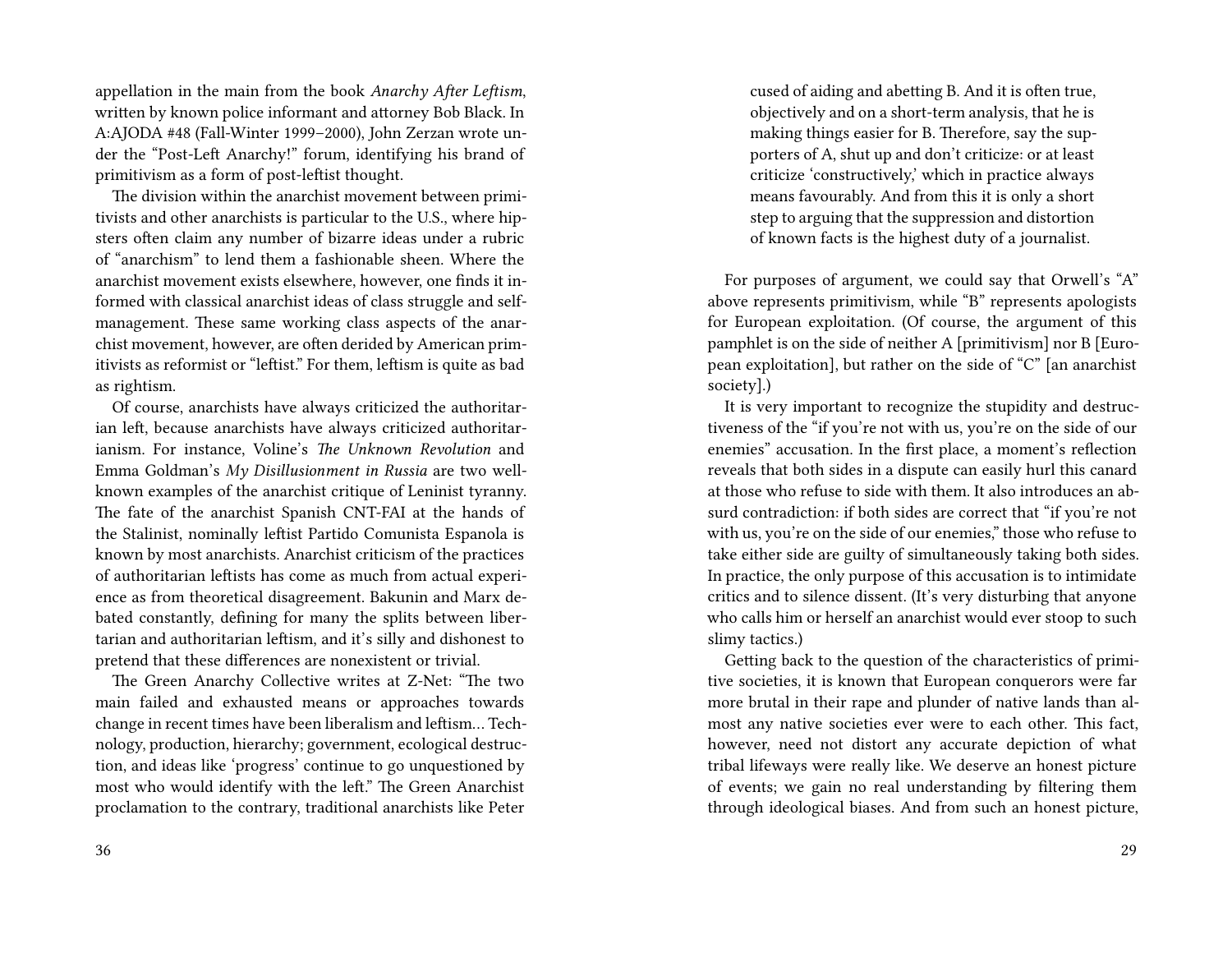we can admit that there were many, many admirable things about native societies, but that few, if any, represent desirable alternatives to our current social situation, much less alternatives that conform to anarchist ideals of direct democracy and the removal of religious authoritarianism from the public sphere.

The Green Anarchy Collective shifts course, however, and argues that, despite the primitivist citation of many native societies, the only truly ) acceptable primitive societies were in fact those that existed before the invention of writing approximately 1 1,000 years ago. In other words, the prehistoric societies of non-literate peoples are those that primitivists really wish to model their utopia on. (Again, see the Zerzan, Blair, and Green Anarchy document "Notes on Primitivism.") Some other primitivists do not wish to recede this far into the past ("only to the Iron Age," say some), but for the moment, it is worth studying the Zerzanian/Green Anarchy contention.

So, what did prehistoric human social formations actually look like? What were the values of prehistoric hominids, and around what principles  $-$  if any  $-$  was their social life organized? Without the written record, their social ideas remain largely a mystery. It is unfortunate that Emory University historian Michael P. Roark, et. al., have to remind us that "[no documents chronicle [prehistoric] births and deaths, comings and goings, victories and defeats. No diaries chart their daily lives. No letters record their thoughts and emotions. No songs or stories capture their musings about who they were and what was important to them."

Of course, elementary concessions to logic do not impede primitivist fantasy. Referring to ways of life that existed in the dark eras of human prehistory, John Zerzan complains in Future Primitive that nowadays Neanderthals are "much-maligned." Contrary to the strong health and "robusticity" primitivists attribute to the Neanderthal, anthropologists Christopher Stringer and Clive Gamble note, "The high inciThe desire for self-management says nothing about the decisions communities will make, such as whether to continue to utilize or close up mines — only that control will be shifted to worker and community hands, and away from capitalists and politicians.

Perlman's characterization is wrong, but not unique.

Primitivists regularly advance two notions when defending their views against anarchists. One is that, no matter how many primitive screeds are read, anyone who objects to primitivism "does not understand it" or "has not read enough about it." Presumably, to understand primitivism is to agree with it. (It's common for devout members of religious groups to make the same claim, which highlights the similarities between primitivists and religionists.) Primitivists seem not to be able to grasp the possibility that one could disagree with their views precisely because they are understood.

The second notion is that, although they allow themselves the freedom to polemicize viciously against traditional anarchists, they cannot be criticized in turn. Anarchist criticism of their views is "divisive," "sectarian," or "uncomradely." Anarchists are routinely presented with the pathetic sight of primitivists and post-leftists viciously attacking classical anarchism, only to thereafter run behind the black flag and claim "but we're all in this together" when the fire is returned. In the world of primitive thinking, only primitive thoughts deserve to be advanced.

In fact, those who can access the Internet or who have the time and money to read many current anarchist periodicals are probably familiar with the growing gulf between primitivism and the tendency within the anarchist movement that maintains a class-struggle, but not anti-technological, approach. Primitivism claims hostility to traditional left ideas, as evidenced by dour rants about "workerists" above, including those embodied in the classical anarchist tradition. "Postleftists," as anti-left primitivists prefer to be called, derive their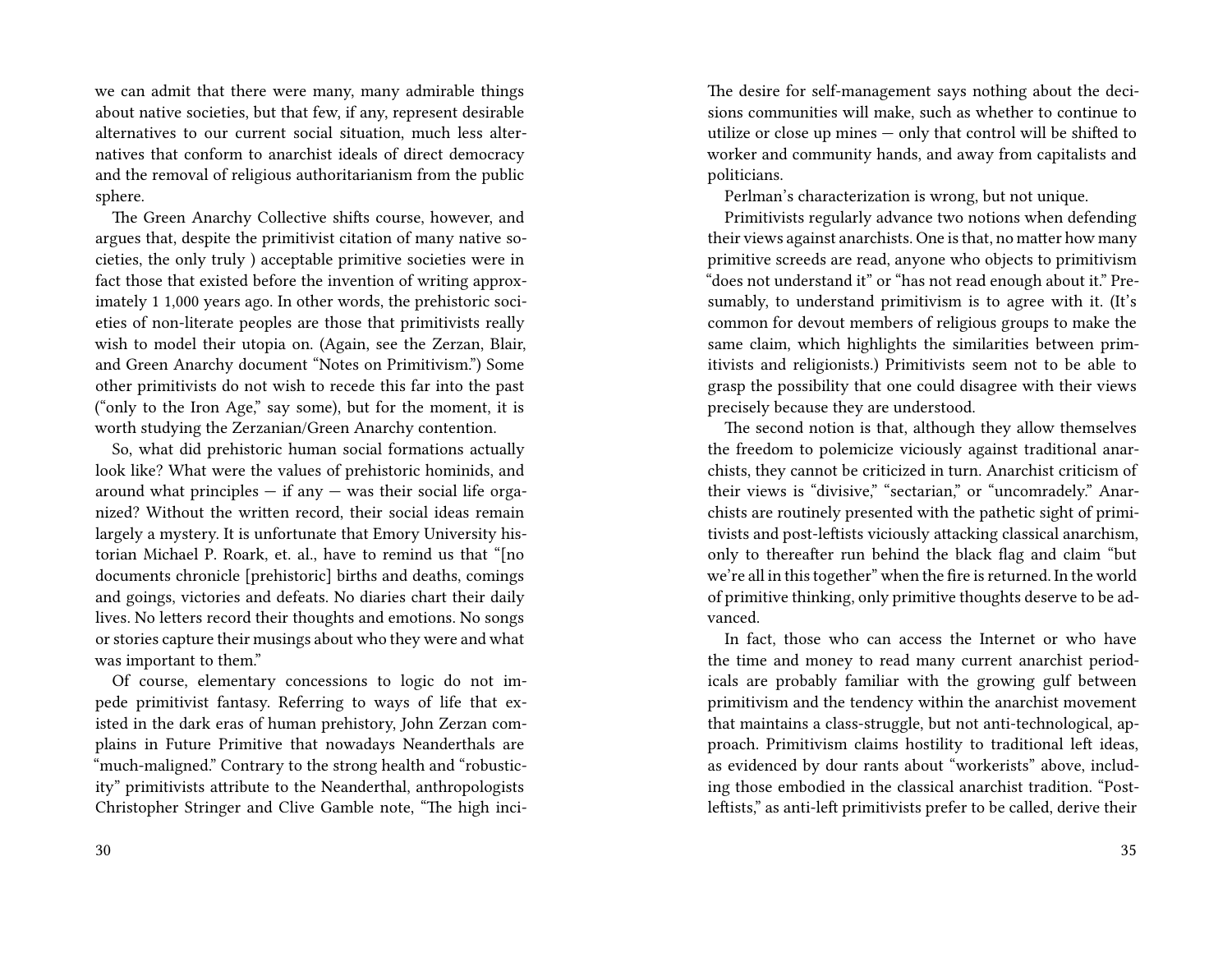Prominent anarcho-communists have included Alexander Berkman, Errico Malatesta, Emma Goldman, Nestor Makhno, and Peter Kropotkin. Others that have worked within this tradition include Mikhail Bakunin, Daniel Guerin, Murray Bookchin, Janet Biehl, and Albert Meltzer. In other words, this is the mainstream of anarchism. According to primitive thinkers, however, the anarchist tradition is wrong. (And if it is so wrong, then one wonders why they feel the need to attach themselves to it.)

In *Against His-story*, Perlman berates those who advocate the self-management thesis. "They would supplant the state with a network of computer centers, factories, and mines coordinated 'by the workers themselves' or by an Anarchist union," he warns. "They would not call this arrangement a State. The name-change would exorcise the beast," Perlman incredibly states. He sees no difference whatsoever between a hierarchical, authoritarian society based on violence, in which nearly everyone who works must follow orders in an almost military manner, and a society in which people freely and collectively control their own work lives, and in which no government intrudes into our private lives.

In stating that anarcho-syndicalists merely want a namechange, Perlman echoes the worst anarcho-capitalist polemicists, who state that an anarchist syndicate is really "a state by another name." That is, apparently any organized group of people with some type of decision-making structure is a "state." By this logic, aren't primitivist groups also states? The selfmanagement thesis that Perlman attacks is at root a thesis of human self-determination; that is, it asserts that workers and their communities should have decision-making power over resources and structures (mines, computer centers, etc.) in their area. Do primitivists not believe in this? If primitivists do not believe that communities should be self-managed — that is, managed by the people living in them  $-$  then how shall decisions affecting the collectivity be coordinated within them?

dence of degenerative joint disease in Neanderthals is perhaps not surprising given what we know of the hard lives they led and the wear and tear this would have produced on their bodies. But the prevalence of serious injuries is more surprising, and indicates just how dangerous life was, even for those who did not manage to reach 'old age' in Neanderthal societies." As well, it is important to remember that prior to their becoming extinct more than 30,000 years ago, according to Ian Tattersall, curator of physical anthropology at the American Museum of Natural History in New York City, "[p]hysical differences in the Neanderthal species were so distinct that they would have represented a completely separate species from homo sapiens." There was also "no biologically meaningful exchange of genes between the two species." In other words, anatomically modern humans (*homo sapiens*) coexisted with Neanderthals in Europe as a different species, and did not develop from them, as some primitivists ignorantly insinuate. "[M]odern humans are the sole surviving twig on a branching bush produced by evolution," Tattersall reminds us. "We're not the pinnacle of a ladder that our ancestors climbed, but an altogether different experiment." In fact, Zerzan's "much-maligned" and genetically different species, the Neanderthal, is thought by many anthropologists to have been wiped out through warfare with *homo sapiens* (the Cro-Magnon) — that is, our direct ancestors — despite the naive, speculative Green Anarchist statement that "civilization inaugurated warfare."

If primitivists wish to posit a certain conception of social organization as ideal for the future of humanity, then let them do so. But to say humans have already lived in anarchist societies in the sense imagined by the classical anarchist tradition is untenable. To misrepresent the scientific record, to conjure out of the past examples for which evidence is sketchy at best, to speculate wildly about how prehistoric humans lived and to assert such speculations as fact — this is to commit nothing less than fraud. In this regard, primitive pseudoscientific ram